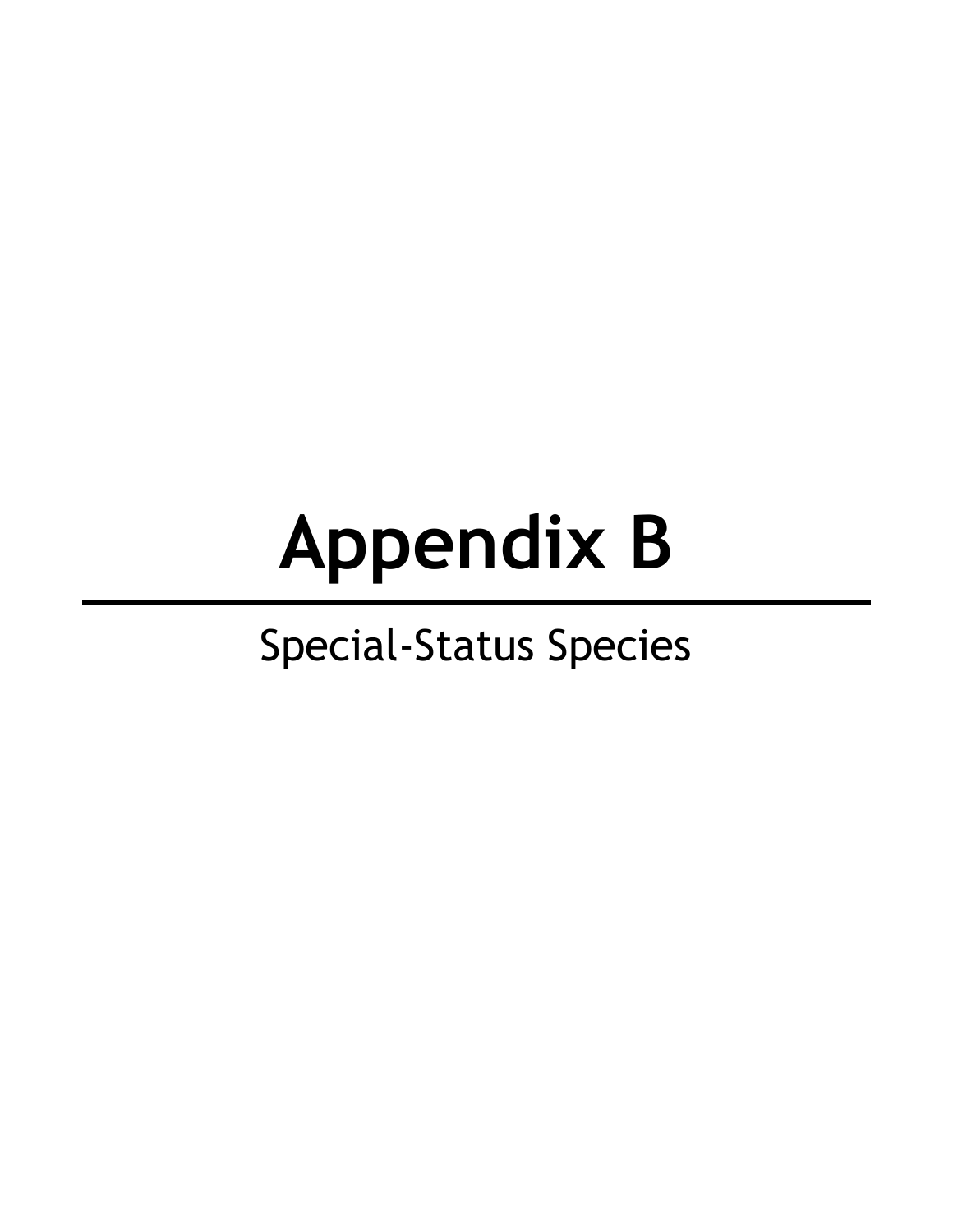# **Table B-1 Special-Status Plant Species Known to Occur in the Vicinity of the Project Area and Potential for Occurrence in the Project Area**

| Species <sup>1</sup>                                                                           | Listing<br>Status <sup>2</sup><br>Federal | Listing<br>Status <sup>2</sup><br><b>State</b> | CRPR <sup>2</sup> | <b>TRPA</b><br>Special<br>Interest | Habitat                                                                                                                                                                                                                                                                                                                                                                                                                            | <b>Potential for Occurrence</b>                                                                                                                                                                   |
|------------------------------------------------------------------------------------------------|-------------------------------------------|------------------------------------------------|-------------------|------------------------------------|------------------------------------------------------------------------------------------------------------------------------------------------------------------------------------------------------------------------------------------------------------------------------------------------------------------------------------------------------------------------------------------------------------------------------------|---------------------------------------------------------------------------------------------------------------------------------------------------------------------------------------------------|
| Mountain bent grass<br>Agrostis humilis                                                        |                                           | SE                                             | 2B.3              |                                    | Sometimes on calcareous<br>substrates. High elevation grass.<br>5,000-11,155 feet in elevation.<br>Blooms July-September.                                                                                                                                                                                                                                                                                                          | May occur. This species has been<br>documented west of the project area which<br>is within the species elevation range.                                                                           |
| Tiehm's rockcress<br>Boechera tiehmii<br>(Synonym: Arabis<br>tiehmii)                          | USFS-S                                    |                                                | 1B.3              |                                    | Species is known to occur in the<br>open rocky soils in the Mt. Rose<br>Wilderness, outside the<br>LTBMU. 9,745-11,780 feet in<br>elevation. Blooms July-August.                                                                                                                                                                                                                                                                   | Not expected to occur. Subalpine habitat is<br>not present in the project area.                                                                                                                   |
| Galena Creek rockcress<br>Boechera rigidissima<br>(Synonym: Arabis<br>rigidissima var. Demota) | USFS-S                                    |                                                | 1B.2              | Special                            | Open, rocky areas along forest<br>Interest edges of conifer and/or aspen<br>Species stands; usually found on north<br>aspects. Well-drained, stony soil<br>underlain by basic volcanic rock.<br>5,900-10,020 feet in elevation.<br>Blooms July-August.                                                                                                                                                                             | May occur. Project area contains forest edge<br>habitat potentially suitable for this species,<br>although known occurrences in the Tahoe<br>Basin are above 7,000 feet elevation.                |
| Threetip sagebrush<br>Artemisia ssp. Tripartita                                                |                                           |                                                | 2B.3              |                                    | Openings in the forest. Rocky,<br>volcanic soils. 6,770-8,000 feet in<br>elevation. Blooms August.                                                                                                                                                                                                                                                                                                                                 | May occur. Project area contains rocky<br>volcanic soils and open forested habitat<br>potentially suitable for this species.                                                                      |
| Austin's astragalus<br>Astragalus austiniae                                                    | USFS-<br>WL                               |                                                | 1B.3              |                                    | Alpine boulder and rock field,<br>Subalpine coniferous forest. 8,000-<br>9,730 feet in elevation. Blooms July-<br>September.                                                                                                                                                                                                                                                                                                       | Not expected to occur. Project area is<br>outside of the known range of this species.                                                                                                             |
| Tulare rockcress<br>Boechera tularensis                                                        | USFS-S                                    |                                                | 1B.3              | $\overline{\phantom{0}}$           | Shaded, mostly east-facing<br>subalpine rocky areas, including<br>rocky slopes, rock-lined streams and<br>seeps, rocky outcrops, saddles, and<br>canyons. 5,990-11,010 feet in<br>elevation. Blooms June-July.                                                                                                                                                                                                                     | Not expected to occur. Subalpine habitat is<br>not present in the project area.                                                                                                                   |
| Upswept moonwort<br>Botrychium ascendens                                                       | USFS-S                                    |                                                | 2B.3              |                                    | Primarily in open habitats. In<br>California and NV, mountain<br>meadows, shrublands, and near<br>seeps, fens, and streams. ≥5,000<br>feet in elevation. Blooms July-<br>August.                                                                                                                                                                                                                                                   | May occur. Project area has open habitat<br>near creek potentially suitable for this<br>species.                                                                                                  |
| Scalloped moonwort<br>Botrychium crenulatum                                                    | USFS-S                                    |                                                | 2B.2              |                                    | One of the most hydrophilic of<br>Botrychiums; grows in saturated<br>soils or seeps along the stabilized<br>margins of small streams, often<br>among dense herbaceous<br>vegetation. Also, in seasonally wet<br>roadside ditches and drainageways.<br>In these habitats it is usually found<br>in partly shaded to heavily shaded<br>sites at mid to high elevations.<br>2,000-10,760 feet in elevation.<br>Blooms June-September. | May occur. Project area contains riparian<br>creek habitat potentially suitable for this<br>species. The nearest known occurrence is<br>approximately 1.4 miles southwest of the<br>project area. |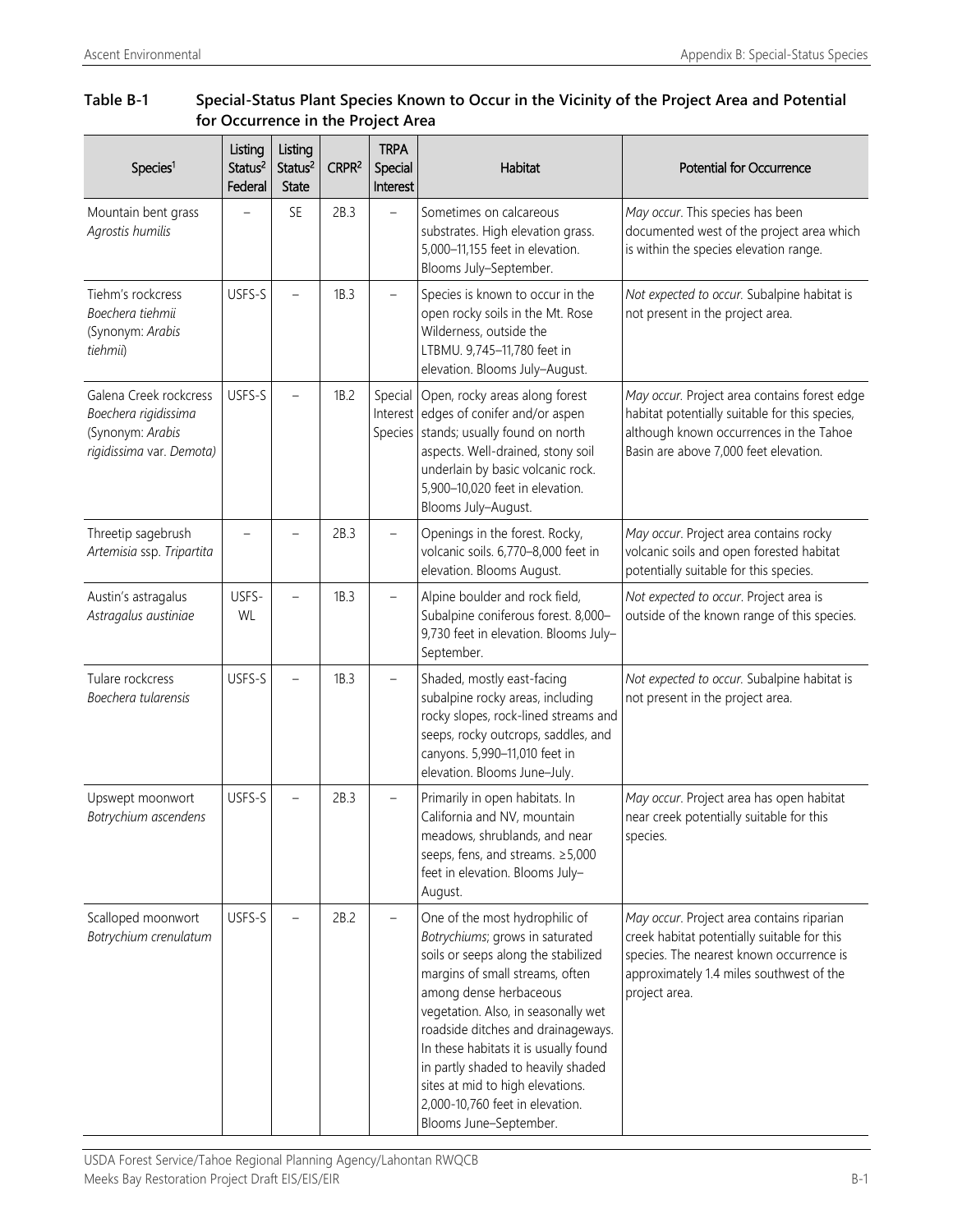| Species <sup>1</sup>                     | Listing<br>Status <sup>2</sup><br>Federal | Listing<br>Status <sup>2</sup><br><b>State</b> | CRPR <sup>2</sup> | <b>TRPA</b><br>Special<br>Interest | Habitat                                                                                                                                                                                                                                                                                                                                                                                                                                                                                    | <b>Potential for Occurrence</b>                                                                                                  |
|------------------------------------------|-------------------------------------------|------------------------------------------------|-------------------|------------------------------------|--------------------------------------------------------------------------------------------------------------------------------------------------------------------------------------------------------------------------------------------------------------------------------------------------------------------------------------------------------------------------------------------------------------------------------------------------------------------------------------------|----------------------------------------------------------------------------------------------------------------------------------|
| Slender moonwort<br>Botrychium lineare   | USFS-S                                    |                                                | 1B.1              |                                    | Mid-successional perennial<br>herbaceous meadow vegetation<br>developed over calcareous bedrock<br>or soils influenced by calcareous<br>seepage. Also associated with fen-<br>like seeps and gravelly roadsides<br>resulting from past (15-50 years)<br>disturbance. In California, plants<br>grow on the margins of fen seeps<br>and streams where their roots reach<br>mineral soil. California site is 8,531<br>feet in elevation.                                                      | Not expected to occur. The project area is<br>below the known elevation range in<br>California for this species.                 |
| Common moonwort<br>Botrychium lunaria    | USFS-S                                    |                                                | 2B.3              |                                    | Varied habitat associations. At high<br>latitudes and elevations, it is<br>associated with open to lightly<br>wooded meadows as well as<br>sparsely vegetated scree slopes. At<br>lower elevations and latitudes, it<br>occurs in deep woods as well as<br>meadows and sparsely vegetated<br>sand dunes. It most commonly<br>occurs on moist but well-drained<br>soils with a neutral pH. 7,500-11,200<br>feet in elevation. Blooms August.                                                | Not expected to occur. The project area is<br>below the known elevation range for this<br>species.                               |
| Mingan moonwort<br>Botrychium minganense | USFS-S                                    |                                                | 2B.2              |                                    | Habitat varies widely from dense<br>forest to open meadow and from<br>summer-dry meadows to<br>permanently saturated fens and<br>seeps. In meadows, plants may be in<br>open sun or under dense<br>herbaceous cover. Often associated<br>with old (i.e., greater than 10 years)<br>disturbances such as logging roads<br>and road shoulders. May be less<br>closely associated with calcareous<br>soils than most moonworts. 4,800-<br>6,800 feet in elevation. Blooms July-<br>September. | May occur. Project area contains montane<br>forest with grassland and riparian habitat<br>potentially suitable for this species. |
| Western goblin<br>Botrychium montanum    | USFS-S                                    |                                                | 2B.1              |                                    | Associated with areas that have a<br>continuous supply of moisture and<br>a high mineral content either in<br>fens, seeps, and meadows along<br>streams or under incense cedar<br>(Calocedrus decurrens) adjacent to<br>streams. 4,700-7,000 feet in<br>elevation. Blooms July-September.                                                                                                                                                                                                  | May occur. Project area contains montane<br>forest alongside creek habitat potentially<br>suitable for this species              |
| Watershield<br>Brasenia schreberi        |                                           |                                                | 2B.3              |                                    | Aquatic from water bodies both<br>natural and artificial in California.<br>100-7,220 feet in elevation. Blooms<br>June-September.                                                                                                                                                                                                                                                                                                                                                          | May occur. Project area contains creek<br>habitat potentially suitable for the species                                           |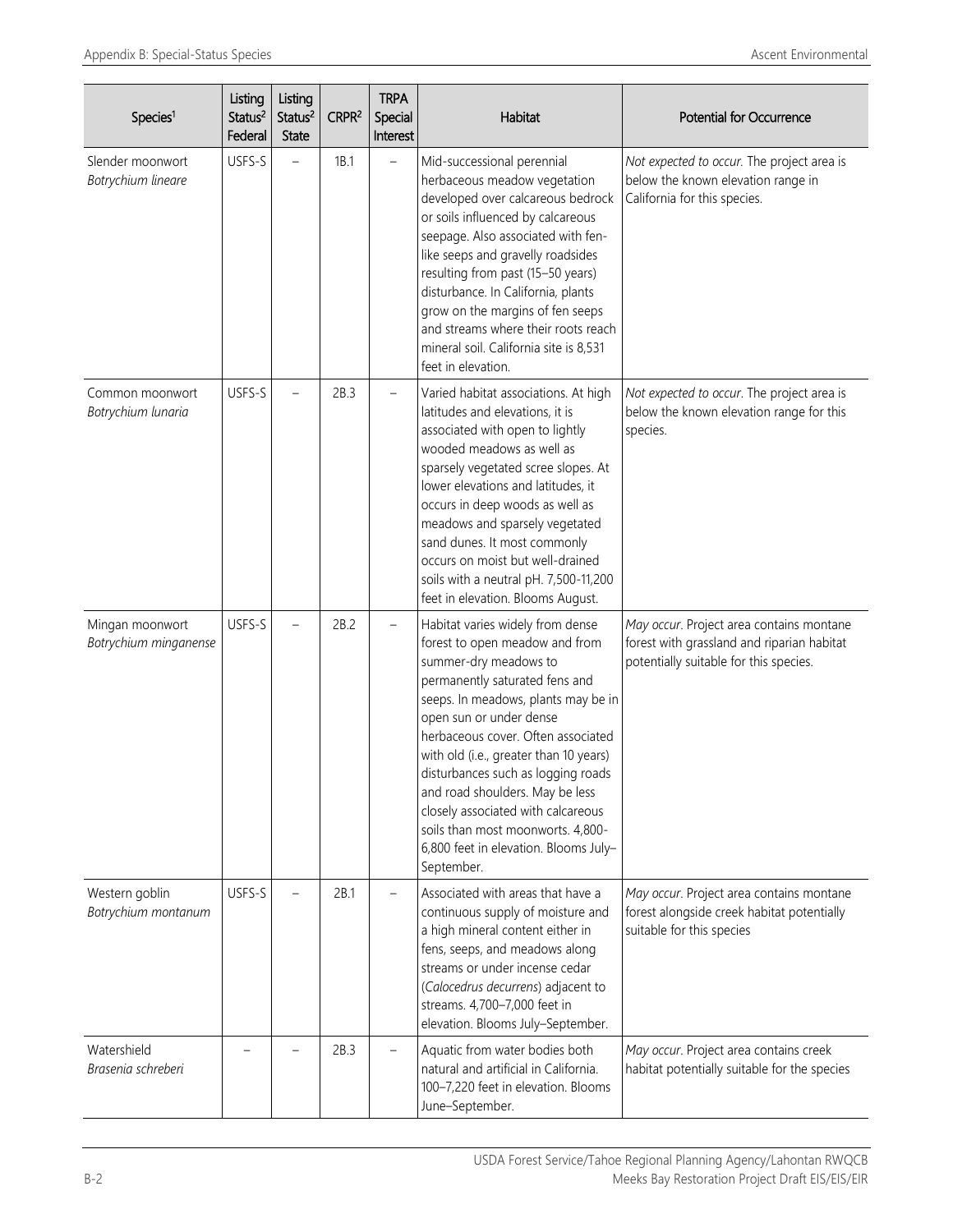| Species <sup>1</sup>                                                | Listing<br>Status <sup>2</sup><br>Federal | Listing<br>Status <sup>2</sup><br><b>State</b> | CRPR <sup>2</sup> | <b>TRPA</b><br>Special<br>Interest | Habitat                                                                                                                                                                           | <b>Potential for Occurrence</b>                                                                                                                                                                                                             |
|---------------------------------------------------------------------|-------------------------------------------|------------------------------------------------|-------------------|------------------------------------|-----------------------------------------------------------------------------------------------------------------------------------------------------------------------------------|---------------------------------------------------------------------------------------------------------------------------------------------------------------------------------------------------------------------------------------------|
| Bolander's candle moss<br>Bruchia bolanderi                         | USFS-S                                    |                                                | 4.2               |                                    | Mainly in montane meadows and<br>stream banks, but also on bare,<br>slightly eroding soil where<br>competition is minimal. 5,300-<br>10,950 feet in elevation.                    | May occur. Project area contains montane<br>riparian habitat in the western portion of<br>the project area alongside Meeks creek<br>potentially suitable for the species.                                                                   |
| Davy's sedge<br>Carex davyi                                         | USFS-<br>WL                               | $\equiv$                                       | 1B.3              |                                    | Subalpine coniferous forest, upper<br>montane coniferous forest. 4,790-<br>10,600 feet in elevation. Blooms<br>May-August.                                                        | May occur. Project area contains upper<br>montane coniferous forest habitat<br>potentially suitable for the species.                                                                                                                        |
| Woolly-fruited sedge<br>Carex lasiocarpa                            |                                           |                                                | 2B.3              |                                    | Sphagnum bogs, freshwater marsh,<br>lake margins. 1,970-6,900 feet in<br>elevation. Blooms June-July.                                                                             | May occur. Project area contains riparian<br>creek habitat potentially suitable for the<br>species.                                                                                                                                         |
| Mud sedge<br>Carex limosa                                           | -                                         | $\overline{\phantom{0}}$                       | 2B.2              | $\qquad \qquad -$                  | Grows in upper and lower montane<br>coniferous forest, fens, seeps, soggy<br>meadows, floating bogs, and edges<br>of lakes. 4,500-9,200 feet in<br>elevation. Blooms June-August. | May occur. Project area contains montane<br>coniferous forest alongside creek and lake<br>habitat potentially suitable for the species.<br>This species has been documented north of<br>the project area in Sugar Pine Point State<br>Park. |
| Alpine dusty maidens<br>Chaenactis douglasii var.<br>alpina         | USFS-<br>WL                               |                                                | 2B.3              |                                    | Open, subalpine to alpine gravel<br>and crevices; granitic substrate.<br>7,750-11,010 feet in elevation.<br>Blooms July-September.                                                | Not expected to occur. Project area out of<br>elevation range of this species.                                                                                                                                                              |
| Fell-fields claytonia<br>Claytonia megarhiza                        | USFS-<br>WL                               |                                                | 2B.3              | $\overline{\phantom{0}}$           | In the crevices between rocks, rocky<br>or gravelly soil. 8,530-10,940 feet in<br>elevation. Blooms July-September.                                                               | Not expected to occur. Project area out of<br>elevation range of this species.                                                                                                                                                              |
| Branched collybia<br>Dendrocollybia<br>racemosa                     | USFS-S                                    |                                                |                   |                                    | On old decayed or blackened<br>mushrooms or occasionally in<br>coniferous duff, usually within old<br>growth stands. Fruiting from late-fall<br>to mid-winter.                    | Not expected to occur. Old growth stands<br>not present in the project area.                                                                                                                                                                |
| Tahoe draba<br>Draba asterophora var.<br>asterophora <sup>3</sup>   | USFS-S                                    |                                                | 1B.2              |                                    | Interest slopes at high elevations on north-<br>Species east facing slopes. 8,000 to 10,200<br>feet in elevation. Blooms July-<br>August.                                         | Special Rock crevices and open granite talus Not expected to occur. Subalpine habitat is<br>not present in the project area.                                                                                                                |
| Cup Lake draba<br>Draba asterophora var.<br>Macrocarpa <sup>3</sup> | USFS-S                                    |                                                | 1B.1              | Special                            | This species is found on steep,<br>Interest gravelly or rocky slopes. 8,400-9,300<br>Species   feet in elevation. Blooms July-<br>August.                                         | Not expected to occur. The project area is<br>below the known elevation range for this<br>species.                                                                                                                                          |
| Mineral King draba<br>Draba cruciata                                | UFSF-S                                    |                                                | 1B.3              | $\qquad \qquad -$                  | Subalpine gravelly or rocky slopes,<br>ridges, crevices, cliff ledges, sink<br>holes, boulder and small drainage<br>edges. 7,800-13,000 feet in<br>elevation. Blooms June-August. | Not expected to occur. Subalpine habitat is<br>not present in the project area.                                                                                                                                                             |
| Starved daisy<br>Erigeron miser                                     | USFS-S                                    |                                                | 1B.3              |                                    | Rocky, granitic outcrops. 5,600-<br>8,100 feet in elevation. Blooms<br>June-October.                                                                                              | Not expected to occur. Suitable rock outcrop<br>habitat is not present in the project area.                                                                                                                                                 |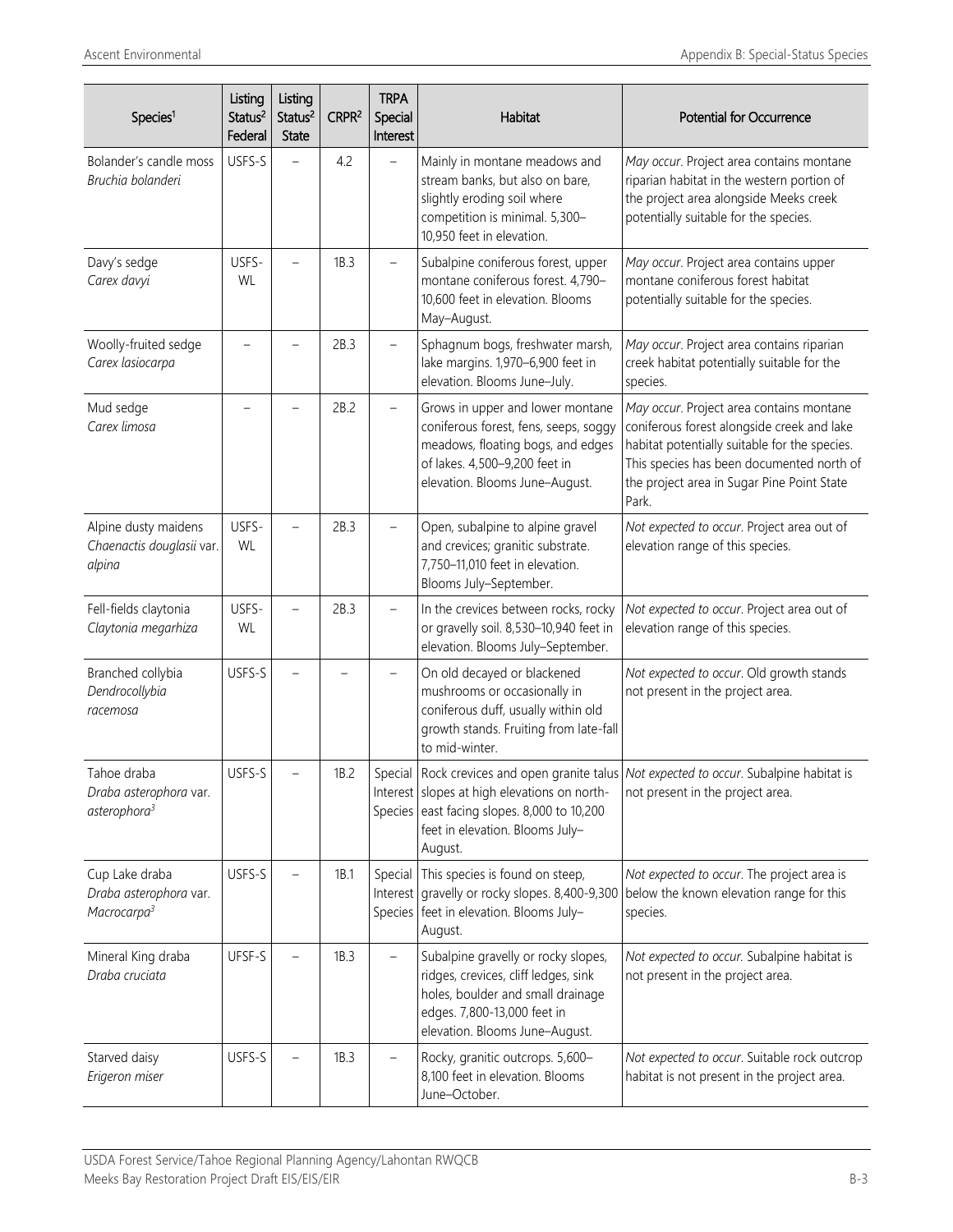| Species <sup>1</sup>                                                            | Listing<br>Status <sup>2</sup><br>Federal | Listing<br>Status <sup>2</sup><br><b>State</b> | CRPR <sup>2</sup> | <b>TRPA</b><br>Special<br>Interest | Habitat                                                                                                                                                                                                              | <b>Potential for Occurrence</b>                                                                                                                                                                                                                                                                                                                                                                                                                                                                                            |
|---------------------------------------------------------------------------------|-------------------------------------------|------------------------------------------------|-------------------|------------------------------------|----------------------------------------------------------------------------------------------------------------------------------------------------------------------------------------------------------------------|----------------------------------------------------------------------------------------------------------------------------------------------------------------------------------------------------------------------------------------------------------------------------------------------------------------------------------------------------------------------------------------------------------------------------------------------------------------------------------------------------------------------------|
| Goldencarpet<br>buckwheat<br>Eriogonum luteolum var.<br>saltuarium              | USFS-S                                    | <b>SE</b>                                      | 1B.2              |                                    | Sandy granitic flats and slopes,<br>sagebrush communities, montane<br>conifer woodlands. 5,600-7,400 feet<br>in elevation. Blooms July-<br>September.                                                                | Not expected to occur. Montane conifer<br>woodland habitat is present in the project<br>area east of SR 89; however, this habitat is<br>significantly disturbed due to the<br>campground, marina, and other facilities. In<br>addition, this habitat contains very little<br>understory vegetation.                                                                                                                                                                                                                        |
| Donner Pass buckwheat<br>Eriogonum umbellatum<br>var. torreyanum                | USFS-S                                    | $\overline{\phantom{0}}$                       | 1B.2              |                                    | Dry gravelly or stony sites in<br>meadows, seeps, and upper<br>montane coniferous forests; often<br>on harsh exposures (e.g., ridge tops,<br>steep slopes). 6,900-8,600 feet in<br>elevation. Blooms July-September. | Not expected to occur. Suitable microhabitat<br>is not present in the project area which is<br>below the known elevation range for this<br>species.                                                                                                                                                                                                                                                                                                                                                                        |
| Subalpine aster<br>Eurybia merita<br>(Synonym: Aster<br>sibiricus var. meritus) |                                           |                                                | 2B.3              |                                    | Upper montane coniferous forest.<br>4,265-6,560 feet in elevation.                                                                                                                                                   | May occur. Project area contains coniferous<br>forest habitat potentially suitable for the<br>species.                                                                                                                                                                                                                                                                                                                                                                                                                     |
| American manna grass<br>Glyceria grandis                                        |                                           |                                                | 2B.3              | $\overline{\phantom{0}}$           | Wet meadows, ditches, streams, and<br>ponds, in valleys and lower<br>elevations in the mountains. 50-<br>6,710 feet in elevation. Blooms<br>June-August.                                                             | May occur. Project area contains meadow<br>habitat potentially suitable for the species.                                                                                                                                                                                                                                                                                                                                                                                                                                   |
| Blandow's bog moss<br>Helodium blandowii                                        | USFS-S                                    |                                                | 2B.3              |                                    | Bogs, fens, wet meadows, and along<br>streams under willows. In the Sierra<br>Nevada, the elevation and habitat<br>range appears to be limited to fens.<br>6,100 to 8,900 feet (Rowe and<br>Stevens 2016).           | Not expected to occur. Project area does not<br>contain habitat (i.e., fens) that is suitable for<br>the species.                                                                                                                                                                                                                                                                                                                                                                                                          |
| Short-leaved hulsea<br>Hulsea brevifolia                                        | USFS-S                                    |                                                | 1B.2              | ÷                                  | Red fir forest, but also in mixed<br>conifer forests; found on gravelly<br>soils. 4,900-8,900 feet in elevation.<br>Blooms May-August.                                                                               | May occur. There are no known occurrences<br>in LTBMU (Rowe and Stevens 2016). Mixed<br>conifer forest is present in the project area<br>east of SR 89; however, this habitat is<br>significantly disturbed due to the<br>campground, marina, and other facilities. In<br>addition, this habitat contains very little<br>understory vegetation. Although not<br>expected to occur in the project area due to<br>degraded conditions, project-related<br>surveys to confirm absence or presence<br>have not been completed. |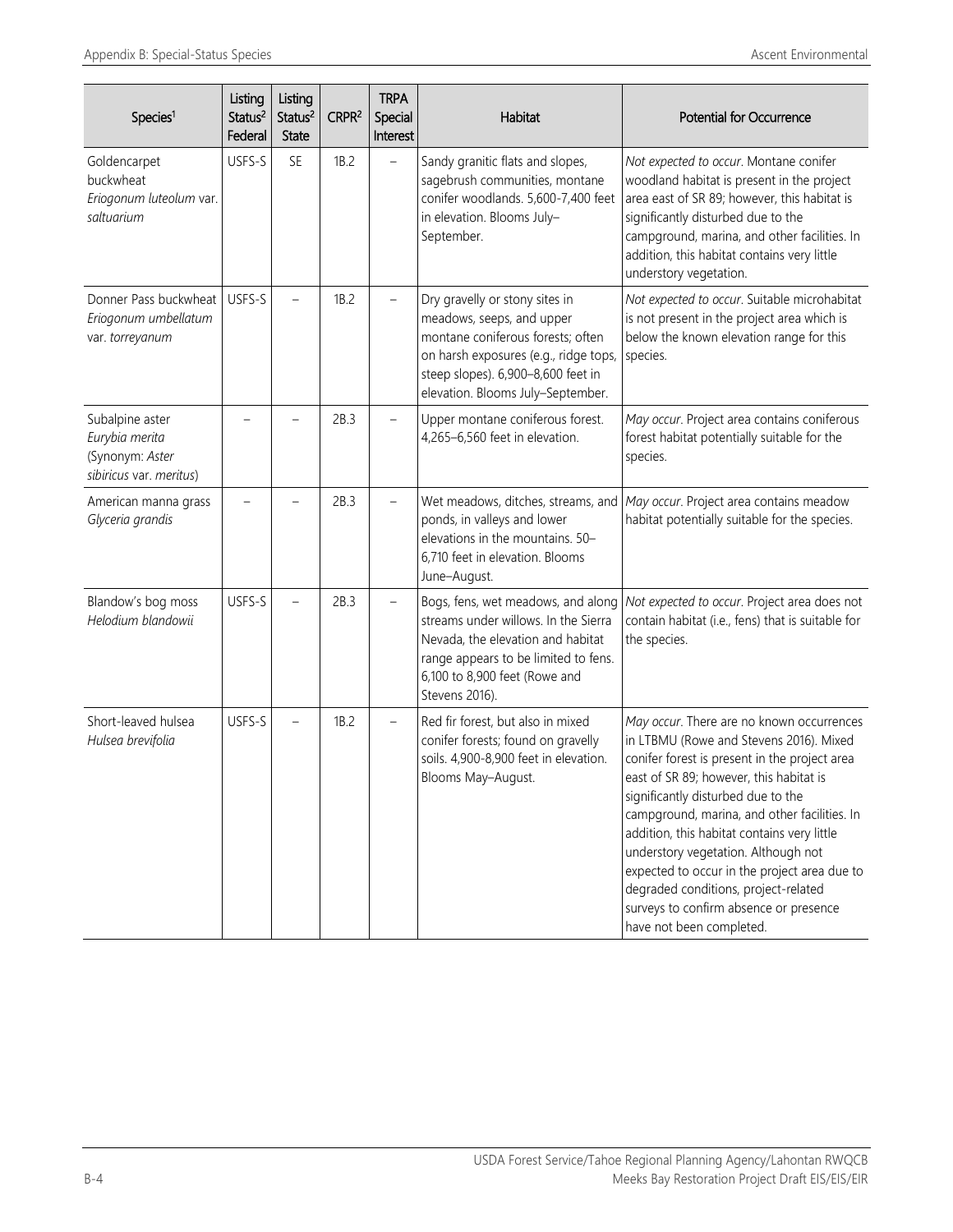| Species <sup>1</sup>                                                                    | Listing<br>Status <sup>2</sup><br>Federal | Listing<br>Status <sup>2</sup><br><b>State</b> | CRPR <sup>2</sup> | <b>TRPA</b><br>Special<br>Interest | Habitat                                                                                                                                                                                                                                                                                                                                                                                                                                                                                                                                                                                       | <b>Potential for Occurrence</b>                                                                                                                                                                                           |
|-----------------------------------------------------------------------------------------|-------------------------------------------|------------------------------------------------|-------------------|------------------------------------|-----------------------------------------------------------------------------------------------------------------------------------------------------------------------------------------------------------------------------------------------------------------------------------------------------------------------------------------------------------------------------------------------------------------------------------------------------------------------------------------------------------------------------------------------------------------------------------------------|---------------------------------------------------------------------------------------------------------------------------------------------------------------------------------------------------------------------------|
| Plumas ivesia<br>Ivesia sericoleuca                                                     | USFS-S                                    | $\overline{\phantom{0}}$                       | 1B.2              |                                    | Associated with seasonally wet<br>meadows, meadow ecotones,<br>alkaline flats, vernal pools within<br>sagebrush scrub or lower montane<br>coniferous forest, terraces and<br>toeslopes on soils that are primarily<br>volcanic in origin. The plant has not<br>been located on granitic soils. All of<br>the associated soil types have slow<br>permeability and incur periodic<br>saturation from fluctuating water<br>tables, and have subterranean flow<br>associated with seeps and snow melt<br>(USDA Forest Service 1992). 4,200 to<br>7,200 feet in elevation. Blooms May-<br>October. | May occur. Project area has montane<br>riparian habitat potentially suitable for the<br>species. This species has a documented<br>occurrence from 1989, at Sugar Pine Point<br>State Park, northwest of the project area. |
| Hutchison's lewisia<br>Lewisia kelloggii ssp.<br>hutchisonii                            | USFS-S                                    |                                                | 3.2               |                                    | Ridgetops or flat open spaces with<br>widely spaced trees and sandy<br>granitic to erosive volcanic soil.<br>5,000-7,000 feet in elevation.<br>Blooms May-August.                                                                                                                                                                                                                                                                                                                                                                                                                             | Not expected to occur. Suitable microhabitat<br>is not present in the project area.                                                                                                                                       |
| Kellogg's lewisia<br>Lewisia kelloggii ssp.<br>kelloggii                                | USFS-S                                    |                                                | 3.2               |                                    | Ridge tops or flat open spaces with<br>widely spaced trees and sandy<br>granitic to erosive volcanic soil.<br>5,000-7,000 feet in elevation.<br>Blooms May-August.                                                                                                                                                                                                                                                                                                                                                                                                                            | Not expected to occur. Suitable microhabitat<br>is not present in the project area.                                                                                                                                       |
| Long-petaled lewisia<br>Lewisia longipetala<br>(Synonym: L. pygmea<br>ssp. longipetala) | USFS-S                                    |                                                | 1B.3              | Special                            | Northerly exposures on slopes and<br>Interest ridge tops where snowbanks persist<br>Species throughout the summer. Often<br>found near the margins of<br>snowbanks in wet soils. 8,000-12,500<br>feet in elevation. Blooms July-<br>August.                                                                                                                                                                                                                                                                                                                                                   | Not expected to occur. The project area is<br>below the known elevation range for this<br>species.                                                                                                                        |
| Three-ranked hump<br>moss<br>Meesia triquetra                                           |                                           |                                                | 4.2               |                                    | Moss growing on mesic soil.<br>Saturated bogs, fens, seeps and<br>meadows in coniferous to subalpine<br>forests. 4,265-9,695 feet in<br>elevation. Blooms July.                                                                                                                                                                                                                                                                                                                                                                                                                               | May occur. Project area contains meadows<br>in coniferous forest alongside creek habitat<br>potentially suitable for the species.                                                                                         |
| Broad-nerved hump<br>moss<br>Meesia uliginosa                                           | USFS-S                                    |                                                | 2B.2              |                                    | Bogs and fens, and permanently wet<br>meadows, typically spring fed, in<br>subalpine and upper montane<br>coniferous forest; 4,265 to 9,200<br>feet. Blooms July-October.                                                                                                                                                                                                                                                                                                                                                                                                                     | May occur. Project area contains montane<br>riparian habitat potentially suitable for the<br>species.                                                                                                                     |
| Orthotrichum moss<br>Orthotrichum<br>praemorsum                                         | USFS-S                                    |                                                |                   |                                    | Shaded, moist microhabitats of rock<br>outcrops; eastern Sierra to<br>intermountain West. $\leq$ 8,200 feet in<br>elevation.                                                                                                                                                                                                                                                                                                                                                                                                                                                                  | Not expected to occur. Suitable rock outcrop<br>habitat is not present in the project area.                                                                                                                               |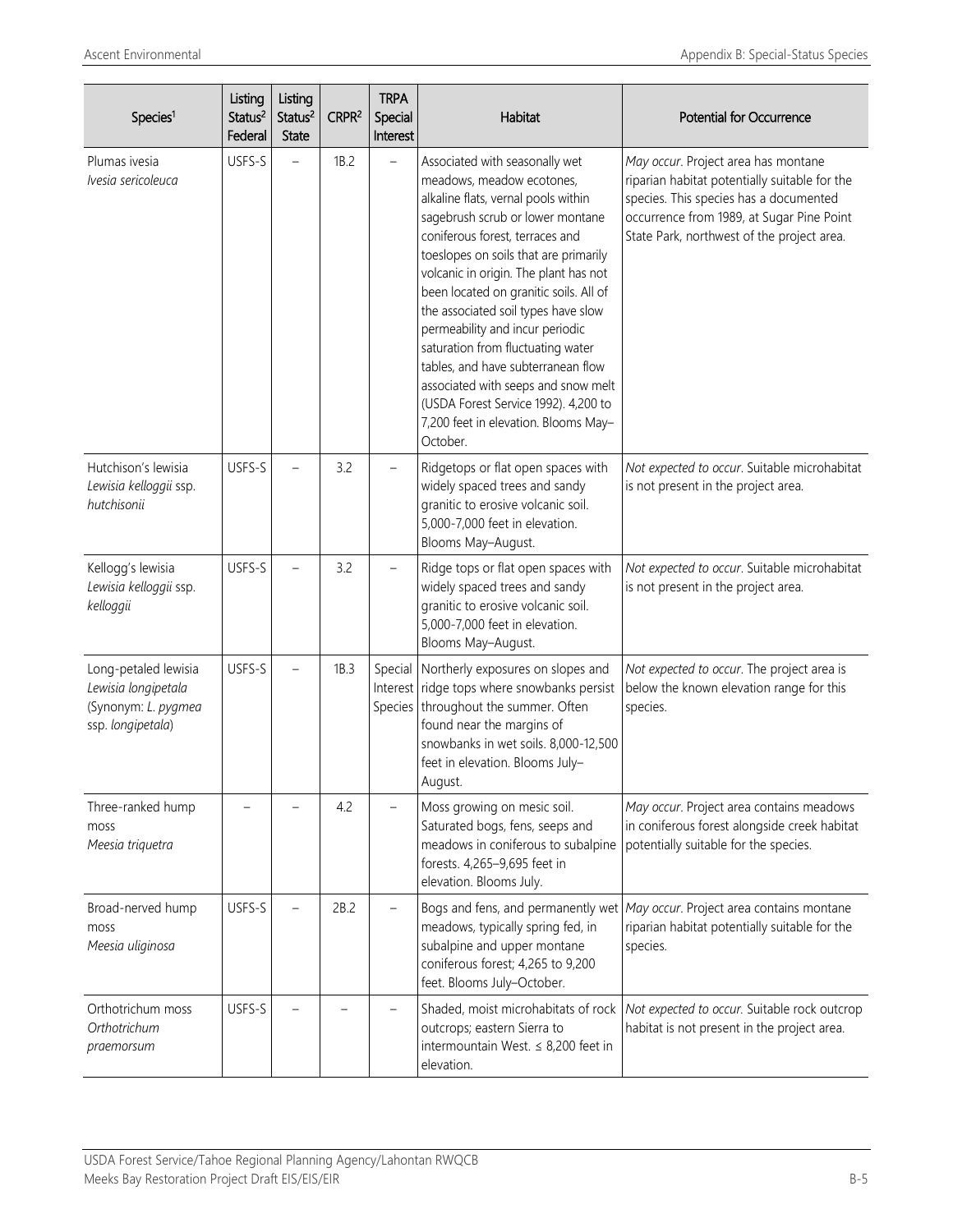| Species <sup>1</sup>                                                | Listing<br>Status <sup>2</sup><br>Federal | Listing<br>Status <sup>2</sup><br><b>State</b> | CRPR <sup>2</sup> | <b>TRPA</b><br>Special<br>Interest | Habitat                                                                                                                                                                                                                                                                                                                                                                                                              | <b>Potential for Occurrence</b>                                                                                                                                                                        |
|---------------------------------------------------------------------|-------------------------------------------|------------------------------------------------|-------------------|------------------------------------|----------------------------------------------------------------------------------------------------------------------------------------------------------------------------------------------------------------------------------------------------------------------------------------------------------------------------------------------------------------------------------------------------------------------|--------------------------------------------------------------------------------------------------------------------------------------------------------------------------------------------------------|
| Western waterfan lichen<br>Peltigera gowardii                       | USFS-S                                    | $\overline{\phantom{0}}$                       | 4.2               |                                    | Aquatic. Must be in cool, unpolluted<br>water that flows all year. Can be<br>found in splash zones within small<br>creeks. Cannot tolerate drying or<br>heavy flows of water that can scour.<br>Streams are usually less than 8<br>inches deep and often have many<br>other aquatic mosses and<br>bryophytes. It often grows on<br>bedrock or cobbles but can be<br>found on soil. 3,500-8,500 feet in<br>elevation. | May occur. Project area contains stream<br>habitat that may be suitable for this species.                                                                                                              |
| Stebbins' phacelia<br>Phacelia stebbinsii                           |                                           |                                                | 1B.2              |                                    | Among rocks and rubble on<br>metamorphic rock benches,<br>meadows, and lower montane<br>coniferous forest. 2,000-6,595 feet<br>in elevation. Blooms May-July.                                                                                                                                                                                                                                                        | Not expected to occur. Suitable microhabitat<br>is not present in the project area.                                                                                                                    |
| Whitebark pine<br>Pinus albicaulis                                  | USFS-S<br>FP                              |                                                |                   |                                    | Subalpine and at timberline on<br>rocky, well-drained granitic or<br>volcanic soils. 6,600-12,140 in<br>elevation. Blooms July-August                                                                                                                                                                                                                                                                                | Not expected to occur. Subalpine habitat is<br>not present in the analysis area.                                                                                                                       |
| Nuttall's ribbon-leaved<br>pondweed<br>Potamogeton epihydrus        | $\overline{\phantom{0}}$                  |                                                | 2B.2              | $\overline{\phantom{0}}$           | Shallow water, ponds, lakes,<br>streams, irrigation ditches. 970-<br>8,660 feet in elevation. Blooms July-<br>September.                                                                                                                                                                                                                                                                                             | May occur. Project area contains riparian<br>creek habitat potentially suitable for the<br>species.                                                                                                    |
| Alder buckthorn<br>Rhamnus alnifolia                                |                                           |                                                | 2B.2              |                                    | Mesic sites including wet meadow<br>edges, seeps and stream sides.<br>4,690-7,005 feet in elevation.<br>Blooms May-July.                                                                                                                                                                                                                                                                                             | May occur. Project area contains riparian<br>creek habitat potentially suitable for the<br>species.                                                                                                    |
| Tahoe yellow cress<br>Rorippa subumbellata                          | USFS-S                                    | SE                                             | 1B.1              | Special                            | Endemic to the shorezone of Lake<br>Interest Tahoe, typically in back beach areas.<br>Species Can be present on lakeside margins<br>and in riparian communities on<br>decomposed granite sand. 6,220-<br>6,235 feet in elevation. Blooms<br>May-September.                                                                                                                                                           | Known to occur. This species has been<br>documented in the Meeks Bay beach area,<br>along the shore of Meeks Creek/Marina<br>area, and on a sandbar within Meeks Creek<br>in the project area.         |
| Marsh skullcap<br>Scutellaria galericulata                          |                                           |                                                | 2B.2              |                                    | Swamps and wet places. 0-6,400<br>feet in elevation. Blooms June-<br>September.                                                                                                                                                                                                                                                                                                                                      | May occur. Project area contains riparian<br>habitat potentially suitable for the species.<br>This species has been documented in the<br>west portion of the project area and north<br>of Meeks Creek. |
| Munro's desert mallow<br>Sphaeralcea munroana                       |                                           |                                                | 2B.2              |                                    | Great Basin scrub. 6,560 feet in<br>elevation. Blooms May-June.                                                                                                                                                                                                                                                                                                                                                      | Not expected to occur. Habitat suitable for<br>this species is not present in the project<br>area.                                                                                                     |
| Northern slender<br>pondweed<br>Stuckenia filiformis ssp.<br>Alpina |                                           |                                                | 2B.2              |                                    | Shallow, clear waters of lakes and<br>drainage channels. 15-7,630 feet in<br>elevation. Blooms May-July.                                                                                                                                                                                                                                                                                                             | May occur. Project area contains creek<br>habitat potentially suitable for the species.                                                                                                                |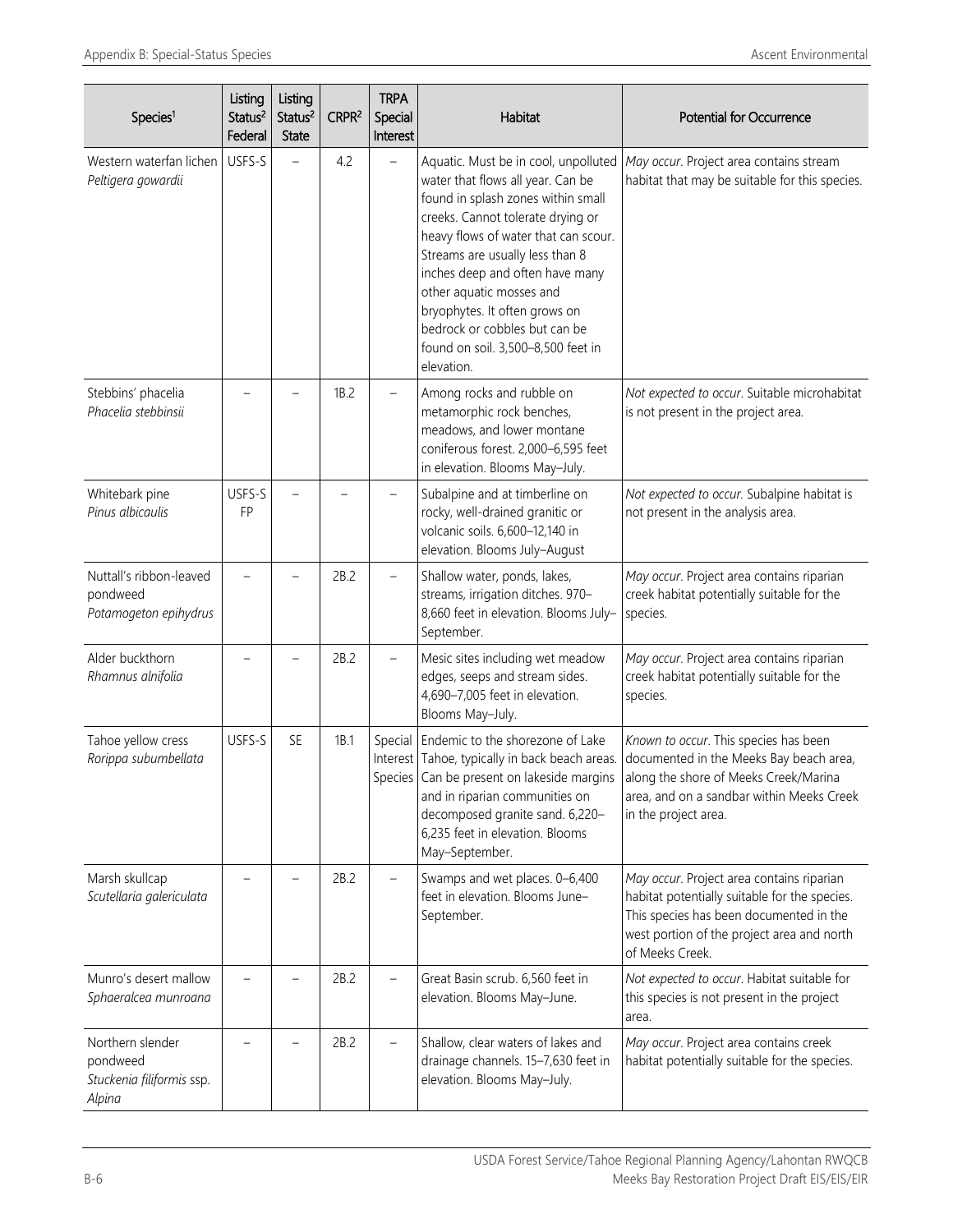| Species <sup>1</sup>                              | Listing<br>Federal I | Listing<br>Status <sup>2</sup>   Status <sup>2</sup>  <br><b>State</b> | CRPR <sup>2</sup> | trpa<br>Special<br>Interest | Habitat                                                                                              | <b>Potential for Occurrence</b>                                                                              |
|---------------------------------------------------|----------------------|------------------------------------------------------------------------|-------------------|-----------------------------|------------------------------------------------------------------------------------------------------|--------------------------------------------------------------------------------------------------------------|
| Flat-leaved bladderwort<br>Utricularia intermedia |                      |                                                                        | 2B.2              |                             | Mesic meadows, lake margins,<br>marshes, fens. 2,200-8,710 feet in<br>elevation. Blooms July-August. | May occur. Project area contains meadow<br>alongside creek habitat potentially suitable<br>for this species. |

Notes: CRPR = California Rare Plant Rank; CEQA = California Environmental Quality Act; TRPA = Tahoe Regional Planning Agency

<sup>1</sup> Nomenclature according to Jepson Flora Project 2021.

<sup>2</sup> Listing Status Definitions

### Federal:

FP Proposed for Listing under ESA (Not legally protected by ESA)

USFS-S USDA Forest Service Sensitive Plant Species

USFS-WL USDA Forest Service Watch List Species

#### State:

SE State Listed as Endangered (legally protected by CESA)

#### California Rare Plant Ranks (CRPR):

1B Plant species considered rare or endangered in California and elsewhere (protected under CEQA, but not legally protected under ESA or CESA).

- 2B Plant species considered rare or endangered in California but more common elsewhere (protected under CEQA, but not legally protected under ESA or CESA).
- 3 Plant species for which the necessary information to assign them to one of the other ranks or to reject them is lacking. Many of the plants constituting California Rare Plant Rank 3 meet the definitions of the California Endangered Species Act of the California Fish and Game Code and are eligible for state listing (protected under CEQA, but not legally protected under ESA or CESA).
- 4 Plant species with limited distribution or are infrequent throughout a broader area in California whose status should be monitored regularly (protected under CEQA, but not legally protected under ESA or CESA).

#### CRPR Threat Ranks:

- 0.1 Seriously threatened in California (over 80% of occurrences threatened; high degree and immediacy of threat)
- 0.2 Moderately threatened in California (20-80% occurrences threatened; moderate degree and immediacy of threat)
- 0.3 Not very threatened in California (less than 20% of occurrences threatened / low degree and immediacy of threat or no current threats known)
- <sup>3</sup> This taxon is not recognized in The Jepson Manual, nomenclature here is according to USDA Plants 2021.

Sources: CNDDB 2021; CNPS 2021; USFS 2013a; LTBMU 2021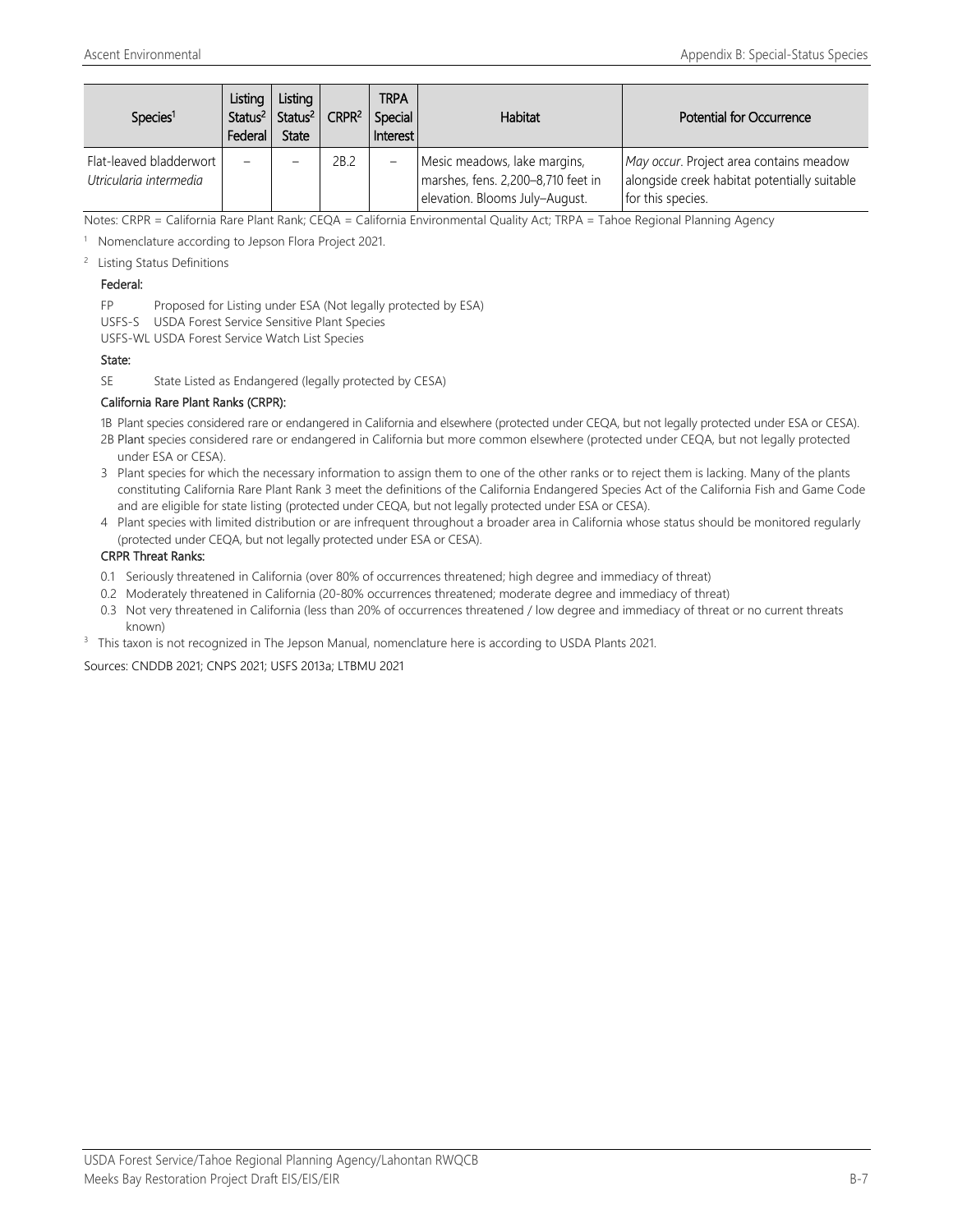## **Table B-2 Special-Status Wildlife Species Known to Occur in the Vicinity of the Project Area and Potential for Occurrence in the Project Area**

| <b>Species</b>                                       | Listing<br>Status <sup>1</sup><br>Federal | Listing<br>Status <sup>1</sup><br>State | <b>TRPA</b><br>Special<br>Interest | Habitat                                                                                                                                                                                                                                                                                                                                                                                                                                                                                                                                                                                                                                                                                                                                                                                                                                                                                                                                                                                                                                                                                                                                                                                                                                                                                                                                                                                                          | Potential for Occurrence                                                                                                                                                                                                                                                                                                                                                                                                                                                                                                                                                                                                                                                                                                                                                                                                                                                                                                                                                                                                                                                                                                                                                                                                                                                                                                                                                                                                                                                                                                                                                                                                                                                                                                                                                                                                  |
|------------------------------------------------------|-------------------------------------------|-----------------------------------------|------------------------------------|------------------------------------------------------------------------------------------------------------------------------------------------------------------------------------------------------------------------------------------------------------------------------------------------------------------------------------------------------------------------------------------------------------------------------------------------------------------------------------------------------------------------------------------------------------------------------------------------------------------------------------------------------------------------------------------------------------------------------------------------------------------------------------------------------------------------------------------------------------------------------------------------------------------------------------------------------------------------------------------------------------------------------------------------------------------------------------------------------------------------------------------------------------------------------------------------------------------------------------------------------------------------------------------------------------------------------------------------------------------------------------------------------------------|---------------------------------------------------------------------------------------------------------------------------------------------------------------------------------------------------------------------------------------------------------------------------------------------------------------------------------------------------------------------------------------------------------------------------------------------------------------------------------------------------------------------------------------------------------------------------------------------------------------------------------------------------------------------------------------------------------------------------------------------------------------------------------------------------------------------------------------------------------------------------------------------------------------------------------------------------------------------------------------------------------------------------------------------------------------------------------------------------------------------------------------------------------------------------------------------------------------------------------------------------------------------------------------------------------------------------------------------------------------------------------------------------------------------------------------------------------------------------------------------------------------------------------------------------------------------------------------------------------------------------------------------------------------------------------------------------------------------------------------------------------------------------------------------------------------------------|
| Amphibians                                           |                                           |                                         |                                    |                                                                                                                                                                                                                                                                                                                                                                                                                                                                                                                                                                                                                                                                                                                                                                                                                                                                                                                                                                                                                                                                                                                                                                                                                                                                                                                                                                                                                  |                                                                                                                                                                                                                                                                                                                                                                                                                                                                                                                                                                                                                                                                                                                                                                                                                                                                                                                                                                                                                                                                                                                                                                                                                                                                                                                                                                                                                                                                                                                                                                                                                                                                                                                                                                                                                           |
| Northern leopard frog<br>Lithobates pipiens          |                                           | SSC                                     |                                    | Native range is east of Sierra Nevada-<br>Cascade Crest. Near permanent or semi-<br>permanent water in a variety of habitats.<br>Highly aquatic species. Shoreline cover,<br>submerged and emergent aquatic<br>vegetation are important habitat<br>characteristics.                                                                                                                                                                                                                                                                                                                                                                                                                                                                                                                                                                                                                                                                                                                                                                                                                                                                                                                                                                                                                                                                                                                                              | Not expected to occur. The project area is<br>outside of the current known range of this<br>species.                                                                                                                                                                                                                                                                                                                                                                                                                                                                                                                                                                                                                                                                                                                                                                                                                                                                                                                                                                                                                                                                                                                                                                                                                                                                                                                                                                                                                                                                                                                                                                                                                                                                                                                      |
| Sierra Nevada yellow-<br>legged frog<br>Rana sierrae | FE<br>USFS-S                              | <b>ST</b>                               |                                    | Sierra Nevada yellow-legged frog is highly<br>aquatic, rarely moving far from water. The<br>species primarily occurs in alpine lakes and<br>other deep, perennial aquatic habitats (with<br>sufficient depth to prevent freezing) above<br>timberline in the central Sierra Nevada<br>(Jennings and Hayes 1994, Vredenburg<br>2004), although habitat suitable for the<br>species may occur in other aquatic settings<br>above 4,500 feet in elevation (USFWS<br>2014a). Most populations in the Sierra<br>Nevada are found between 6,000-12,000<br>feet elevation. Sierra Nevada yellow-legged<br>frog can also occur in streams but appear<br>absent from the smallest creeks<br>presumably because of the lack of<br>sufficient depth for aquatic refugia and<br>year-round water for overwintering habitat<br>(USFWS 2014a). Sierra Nevada yellow-<br>legged frog requires aquatic habitat with<br>shallow or gently sloping edge habitats and<br>solar exposure to support necessary food<br>resources; suitable sites for basking and<br>cover, strongly favoring aquatic habitat<br>with concealed underwater refugia; and<br>for foraging and movement (USFWS<br>2014a). Habitat suitability is impaired by the<br>presence of nonnative salmonids, such as<br>rainbow trout, brook trout, and brown<br>trout, and American bullfrog, which is<br>known to prey on tadpoles (Knapp and<br>Mathews 2000). | Not expected to occur. Sierra Nevada<br>yellow-legged frog has not been<br>documented in the project area or vicinity,<br>and the presence of predators (e.g.,<br>nonnative salmonids, ccrayfish) limits<br>habitat suitability for Sierra Nevada yellow-<br>legged frog in the project area. Amphibian<br>surveys in Meeks Meadow and Meeks<br>Creek conducted by LTBMU in 2013, 2016,<br>and 2017 did not detect Sierra Nevada<br>yellow-legged frog. Outside the project<br>area and vicinity, the highest elevations of<br>the southwest and south portions of the<br>Tahoe Basin and adjacent lands contain<br>occurrences of Sierra Nevada yellow-<br>legged frog. Specific locations in the Tahoe<br>Basin where Sierra Nevada yellow-legged<br>frog has been documented in the last 50<br>years include Desolation Wilderness at<br>Tamarack Lake, Fontanillis Lake, Heather<br>Lake area, Lower Velma Lake, and the Eagle<br>Creek drainage upstream of the lake<br>(Muskopf, pers. comm., 2020; CNDDB<br>2021), near Upper Velma Lake, and a pond<br>west of Echo Lake; and Hell Hole bog and<br>uplands adjacent to aquatic habitat suitable vicinity near Armstrong Pass and Freel Peak<br>inside the south-southeast boundary of the<br>Lake Tahoe Basin (CNDDB 2021).<br>Additionally, outside the Tahoe Basin, the<br>nearest documented Sierra Nevada yellow-<br>legged frog occurrences are from the<br>surrounding mountain lakes and drainages<br>within Desolation Wilderness and Eldorado<br>National Forest, including Lake Aloha, Lake<br>of the Woods, Pyramid Lake, Gefo Lake,<br>and Waca Lake. Important areas for<br>recovery identified in the 2016 Lake Tahoe<br>Basin Management Unit Land and Resource<br>Management Plan include the headwaters<br>of Glen Alpine Creek and Trout Creek. |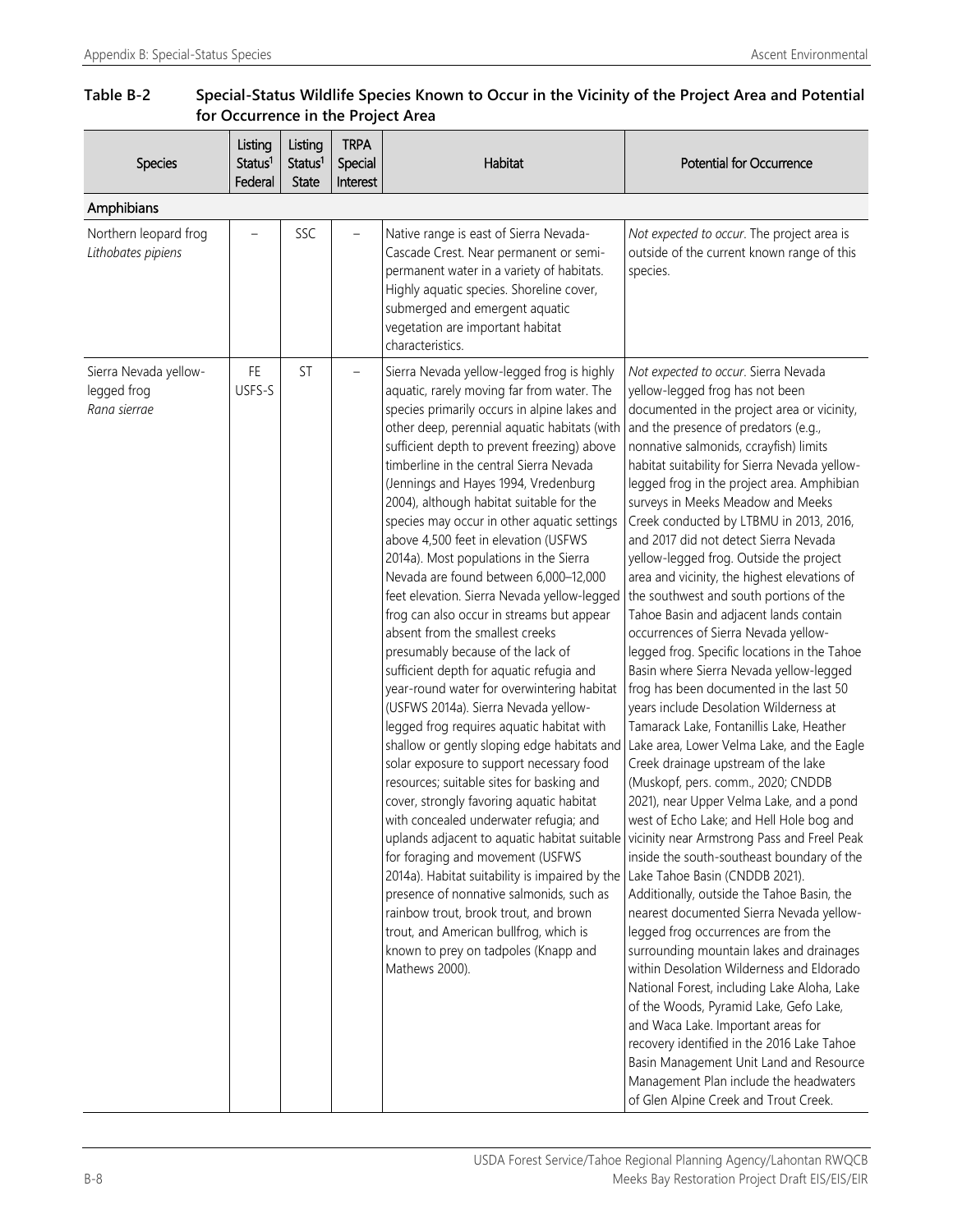| Species                                                                   | Listing<br>Status <sup>1</sup><br>Federal | Listing<br>Status <sup>1</sup><br><b>State</b> | <b>TRPA</b><br>Special<br>Interest | Habitat                                                                                                                                                                                                                                                                                                                                                                   | <b>Potential for Occurrence</b>                                                                                                                                                                                                                                                                                                                                                                                                                                                                                                                                                                                                                                                                                              |
|---------------------------------------------------------------------------|-------------------------------------------|------------------------------------------------|------------------------------------|---------------------------------------------------------------------------------------------------------------------------------------------------------------------------------------------------------------------------------------------------------------------------------------------------------------------------------------------------------------------------|------------------------------------------------------------------------------------------------------------------------------------------------------------------------------------------------------------------------------------------------------------------------------------------------------------------------------------------------------------------------------------------------------------------------------------------------------------------------------------------------------------------------------------------------------------------------------------------------------------------------------------------------------------------------------------------------------------------------------|
| Southern long-toed<br>salamander<br>Ambystoma<br>macrodactylum sigillatum |                                           | SSC                                            | $\overline{\phantom{0}}$           | High elevation meadows and lakes in the<br>Sierra Nevada, Cascade, and Klamath<br>mountains. Aquatic larvae occur in ponds<br>and lakes. Outside of breeding season<br>adults are terrestrial and associated with<br>underground burrows of mammals and<br>moist areas under logs and rocks, usually<br>within approximately 330 feet (100 meters)<br>of aquatic habitat. | Known to occur. The project area is within<br>the known range of southern long-toed<br>salamander and adult salamanders and<br>larvae have been observed within the<br>project area in Meeks Creek (CNDDB 2021).<br>Aquatic habitat suitable for this species is<br>present in Meeks Creek. While southern<br>long-toed salamanders are known to use<br>upland habitats within approximately 330<br>feet (100 meters) of aquatic habitat, much<br>of the upland areas within 330 feet of<br>Meeks Creek is developed and highly<br>disturbed (i.e., campgrounds). Therefore,<br>upland habitat suitable for southern long-<br>toed salamanders is only present within<br>approximately 100 feet or less from Meeks<br>Creek. |
| Yosemite toad<br>Anaxyrus canorus                                         | FT.                                       | SSC                                            |                                    | Vicinity of wet meadows in central High<br>Sierra, 6,400-11,300 feet in elevation.<br>Primarily occurs in montane wet meadows<br>and in seasonal ponds associated with<br>lodgepole pine and subalpine conifer<br>forest.                                                                                                                                                 | Not expected to occur. The project area is<br>outside of the current known range of this<br>species.                                                                                                                                                                                                                                                                                                                                                                                                                                                                                                                                                                                                                         |
| <b>Birds</b>                                                              |                                           |                                                |                                    |                                                                                                                                                                                                                                                                                                                                                                           |                                                                                                                                                                                                                                                                                                                                                                                                                                                                                                                                                                                                                                                                                                                              |
| American peregrine<br>falcon<br>Falco peregrinus anatum                   |                                           | <b>FP</b>                                      | Species                            | Special Near wetlands, lakes, rivers, or other water;<br>Interest on cliffs, banks, dunes, mounds; also,<br>human-made structures. Nest consists of a<br>scrape or a depression or ledge in an open<br>site.                                                                                                                                                              | Not expected to occur. The project area<br>does not contain nesting habitat suitable<br>for American peregrine falcon. American<br>peregrine falcons could occasionally forage<br>or perch within, or otherwise move<br>through, portions of the project area;<br>however, regular or concentrated use of<br>the project area by this species is not<br>expected.                                                                                                                                                                                                                                                                                                                                                            |
| Bald eagle<br>Haliaeetus leucocephalus                                    | USFS-S                                    | SE<br>FP                                       | Special                            | Ocean shore, lake margins, and rivers for<br>Interest both nesting and wintering. Most nests<br>Species within 1 mile of water. Nests in large, old-<br>growth, or dominant live tree with open<br>branches, especially ponderosa pine.<br>Roosts communally in winter.                                                                                                   | May occur. Nesting bald eagles have been<br>documented approximately 1.6 miles north<br>and 5 miles southeast of the project area<br>(CNDDB 2021; TRPA 2020). The project area<br>does not contain nesting habitat suitable<br>for bald eagle; however, this species may<br>forage within the project area. The project<br>area may also provide habitat for wintering<br>bald eagles.                                                                                                                                                                                                                                                                                                                                       |
| Bank swallow<br>Riparia                                                   |                                           | <b>ST</b>                                      |                                    | Colonial nester; nests primarily in riparian<br>and other lowland habitats west of the<br>desert. Requires vertical banks/cliffs with<br>fine-textured/sandy soils near streams,<br>rivers, lakes, ocean to dig nesting hole.                                                                                                                                             | Not expected to occur. Bank or cliff nesting<br>habitat suitable for this species is not<br>present in the project area. Bank swallow is<br>considered extirpated from this portion of<br>its historic range.                                                                                                                                                                                                                                                                                                                                                                                                                                                                                                                |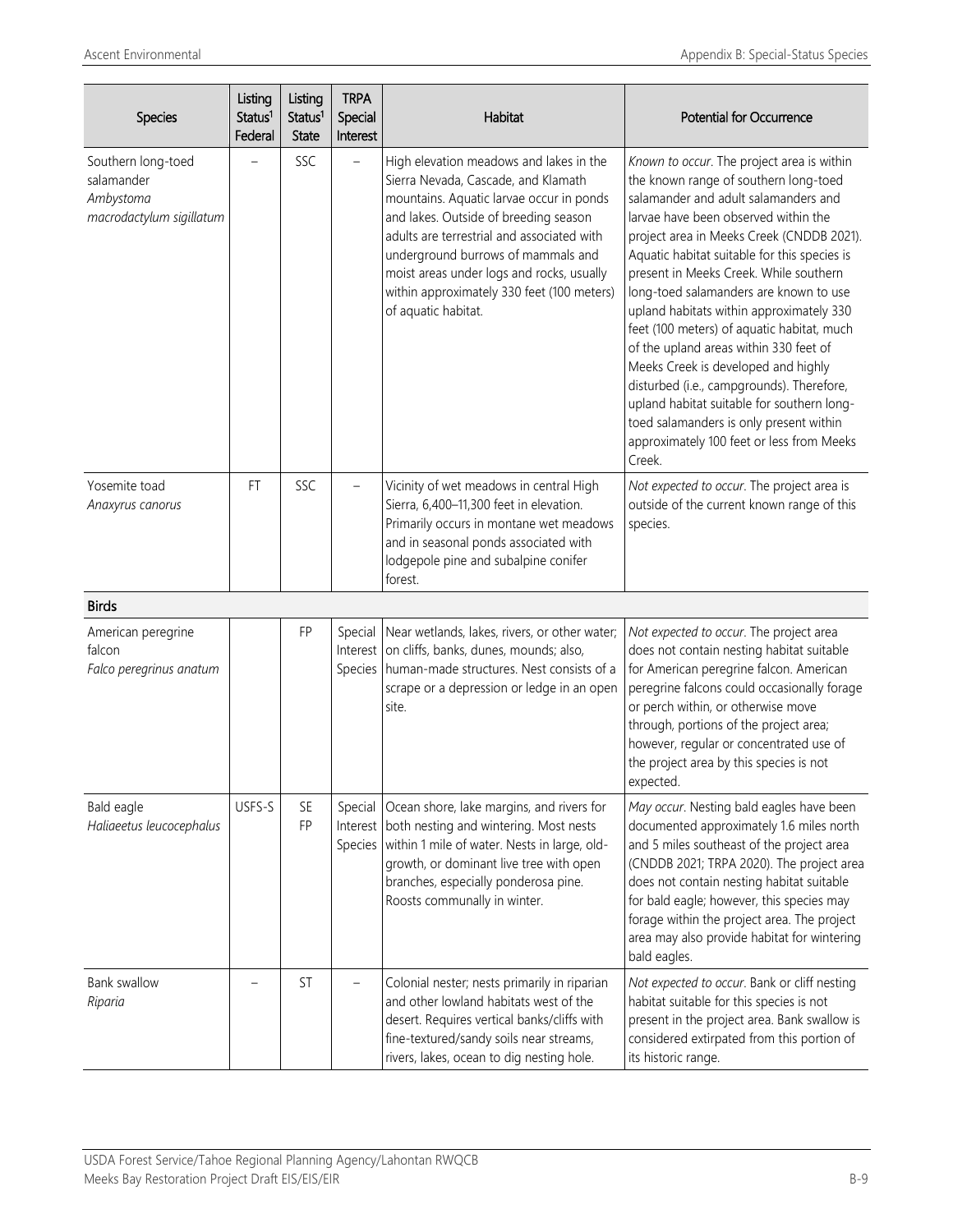| <b>Species</b>                               | Listing<br>Status <sup>1</sup><br>Federal | Listing<br>Status <sup>1</sup><br>State | <b>TRPA</b><br>Special<br>Interest | Habitat                                                                                                                                                                                                                                                              | Potential for Occurrence                                                                                                                                                                                                                                                                                                                                                                                                                                                                                                                                                                                                                                                                                                                                                                  |
|----------------------------------------------|-------------------------------------------|-----------------------------------------|------------------------------------|----------------------------------------------------------------------------------------------------------------------------------------------------------------------------------------------------------------------------------------------------------------------|-------------------------------------------------------------------------------------------------------------------------------------------------------------------------------------------------------------------------------------------------------------------------------------------------------------------------------------------------------------------------------------------------------------------------------------------------------------------------------------------------------------------------------------------------------------------------------------------------------------------------------------------------------------------------------------------------------------------------------------------------------------------------------------------|
| California spotted owl<br>Strix occidentalis | USFS-S                                    | SSC                                     | $\equiv$                           | Mixed conifer forest, often with an<br>understory of black oaks and other<br>deciduous hardwoods. Canopy closure<br>greater than 40 percent. Most often found<br>in deep-shaded canyons, on north-facing<br>slopes, and within approximately 1,000 feet<br>of water. | Not expected to occur (). There have been<br>no documented detections of California<br>spotted owl in the project area and there<br>are no USDA Forest Service-designated<br>spotted owl Protected Activity Centers<br>(PACs) in the project area. Habitat suitable<br>for California spotted owl is not present in<br>the project area. Forest habitat in the<br>project area does not provide nesting<br>habitat suitable for California spotted owl<br>due to development, intensive summer<br>recreation uses, and marginal forest<br>structure. California spotted owls could<br>occasionally forage or perch within, or<br>otherwise move through, portions of the<br>project area; however, regular or<br>concentrated use of the project area by this<br>species is not expected. |
| Golden eagle<br>Aquila chrysaetos            |                                           | <b>FP</b>                               | Special<br>Interest<br>Species     | Rolling foothills, mountain areas, sage-<br>juniper flats, and desert. Cliff-walled<br>canyons provide nesting habitat in most<br>parts of range; also, large trees in open<br>areas.                                                                                | Not expected to occur. The project area<br>does not contain nesting or foraging<br>habitat suitable for golden eagle.                                                                                                                                                                                                                                                                                                                                                                                                                                                                                                                                                                                                                                                                     |
| Great gray owl<br>Strix nebulosa             | USFS-S                                    | <b>SE</b>                               |                                    | Resident of mixed conifer or red fir forest<br>habitat, in or on edge of meadows.<br>Requires large diameter snags in a forest<br>with high canopy closure, which provide a<br>cool sub-canopy microclimate.                                                         | Not expected to occur. The project area is<br>outside of the current range of great gray<br>owl. Project implementation would have no<br>effect on great gray owl, and this species is<br>not analyzed further.                                                                                                                                                                                                                                                                                                                                                                                                                                                                                                                                                                           |
| Long-eared owl<br>Asio otus                  |                                           | SSC                                     |                                    | Riparian bottomlands grown to tall willows<br>and cottonwoods; also, belts of live oak<br>paralleling stream courses. Require<br>adjacent open land productive of mice and<br>the presence of old nests of crows, hawks,<br>or magpies for breeding.                 | May occur. Most of the nesting habitat<br>potentially suitable for this species in the<br>project area (e.g., forest) is characterized by<br>development and intensive summer<br>recreation uses, which would typically<br>preclude long-eared owls from establishing<br>nests in the area. However, long-eared owls<br>may nest in forest habitat in the western<br>portion of the project area adjacent to<br>Meeks Meadow.                                                                                                                                                                                                                                                                                                                                                             |
| Northern goshawk<br>Accipiter gentilis       | USFS-S                                    | SSC                                     | Special<br>Interest                | Within, and in vicinity of, coniferous forest.<br>Uses old nests and maintains alternate<br>Species sites. Usually nests on north slopes, near<br>water. Red fir, lodgepole pine, Jeffrey pine,<br>and aspens are typical nest trees.                                | Not expected to occur. The Upper General<br>Creek northern goshawk PAC is located<br>approximately 0.4-mile northwest of the<br>project area. Forest habitat in the project<br>area does not provide nesting habitat<br>suitable for northern goshawk due to<br>development, intensive summer recreation<br>uses, and marginal forest structure.<br>Goshawks could occasionally forage or<br>perch within, or otherwise move through,<br>the project area; however, regular use of<br>the project area by northern goshawk is<br>not expected.                                                                                                                                                                                                                                            |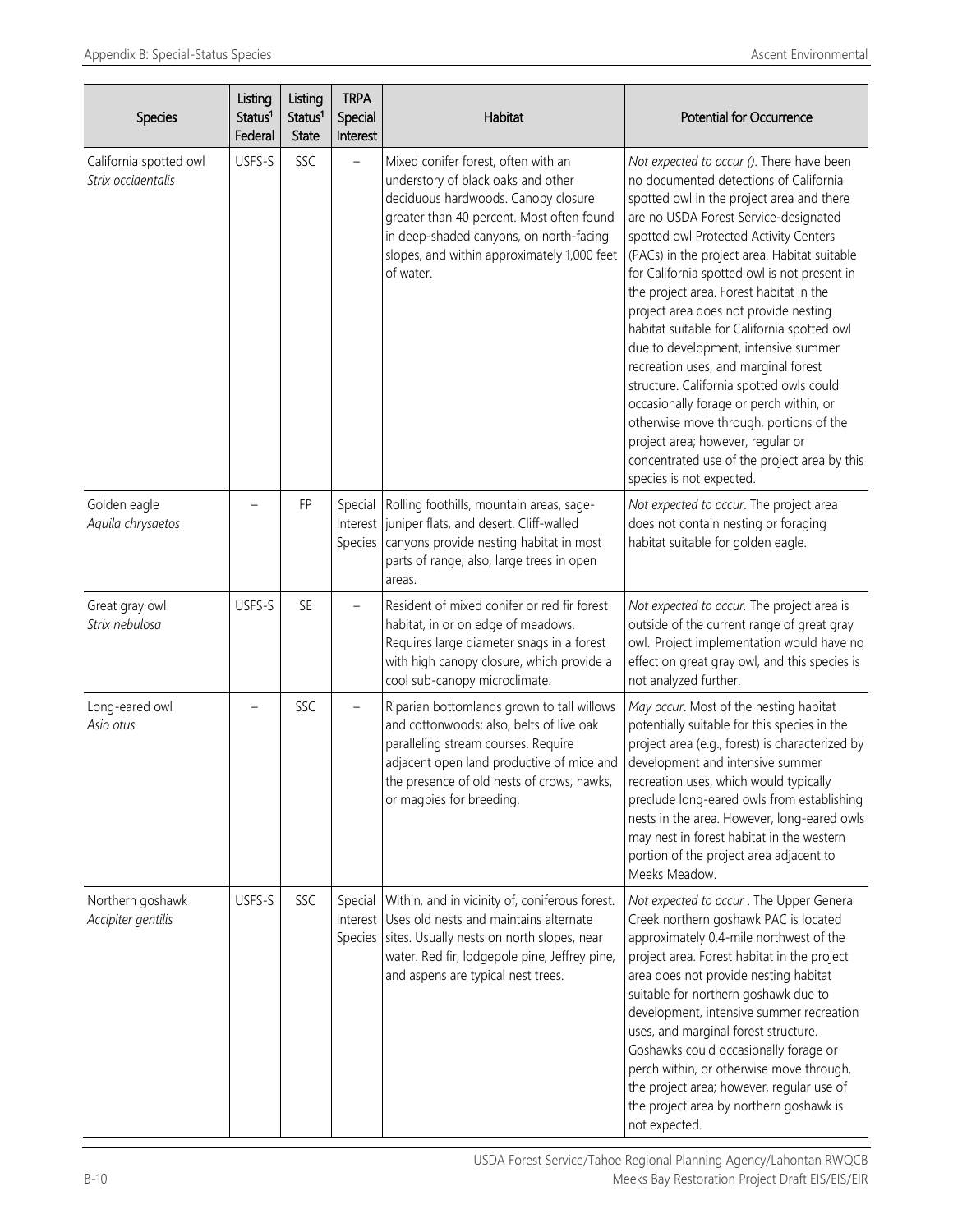| <b>Species</b>                             | Listing<br>Status <sup>1</sup><br>Federal | Listing<br>Status <sup>1</sup><br>State | <b>TRPA</b><br>Special<br>Interest | Habitat                                                                                                                                                                                                                                                                                                                                                                                                                                                                                                                                            | Potential for Occurrence                                                                                                                                                                                                                                                                                                                                                                                                                                                                                                                                                                                                                                                                                                                                                                                                    |
|--------------------------------------------|-------------------------------------------|-----------------------------------------|------------------------------------|----------------------------------------------------------------------------------------------------------------------------------------------------------------------------------------------------------------------------------------------------------------------------------------------------------------------------------------------------------------------------------------------------------------------------------------------------------------------------------------------------------------------------------------------------|-----------------------------------------------------------------------------------------------------------------------------------------------------------------------------------------------------------------------------------------------------------------------------------------------------------------------------------------------------------------------------------------------------------------------------------------------------------------------------------------------------------------------------------------------------------------------------------------------------------------------------------------------------------------------------------------------------------------------------------------------------------------------------------------------------------------------------|
| Olive-sided flycatcher<br>Contopus cooperi | ۳                                         | SSC                                     | $\overline{\phantom{0}}$           | Nesting habitats are mixed conifer,<br>montane hardwood-conifer, Douglas fir,<br>redwood, red fir and lodgepole pine. Most<br>numerous in montane conifer forests where<br>tall trees overlook canyons, meadows,<br>lakes, or other open terrain.                                                                                                                                                                                                                                                                                                  | May occur. Most of the nesting habitat<br>potentially suitable for this species in the<br>project area (e.g., forest) is characterized by<br>development and intensive summer<br>recreation uses, which would typically<br>preclude olive-sided flycatchers from<br>establishing nests in the area. Higher<br>quality nesting habitat for olive-sided<br>flycatchers is present in the western portion<br>of the project area adjacent to Meeks<br>Meadow.                                                                                                                                                                                                                                                                                                                                                                  |
| Osprey<br>Pandion haliaetus                |                                           |                                         | Special<br>Interest<br>Species     | Osprey is associated with large fish-bearing<br>waters. In the Tahoe Basin, osprey nests are<br>distributed primarily along the northern<br>portion of the east shore and the southern<br>portion of the west shore of Lake Tahoe.<br>Other osprey nests in the Tahoe Basin are<br>located along the shorelines of smaller<br>lakes (such as Fallen Leaf Lake) and in<br>forest uplands up to 1.5 miles from water.<br>Ospreys forage in Lake Tahoe as well as<br>several other fish-bearing lakes, streams,<br>and rivers within the Tahoe Basin. | May occur. The nearest documented osprey<br>nest is approximately 2.8 miles south of the<br>project area near Rubicon Point (TRPA<br>2020). Nesting habitat suitable for osprey is<br>present in the project area and the species<br>also likely forages in the project area.                                                                                                                                                                                                                                                                                                                                                                                                                                                                                                                                               |
| Willow flycatcher<br>Empidonax traillii    | USFS-S                                    | <b>SE</b>                               |                                    | Inhabits extensive thickets of low, dense<br>willows on edge of wet meadows, ponds,<br>or backwaters; 2,000-8,000 feet elevation<br>Requires dense willow thickets for<br>nesting/roosting. Low, exposed branches<br>are used for singing posts/hunting perches.                                                                                                                                                                                                                                                                                   | Not expected to occur . Nesting habitat<br>suitable for willow flycatcher is not present<br>in the project area; the riparian and<br>meadow habitat in the project area lacks<br>the specific biophysical conditions required<br>to support nesting willow flycatcher (i.e.,<br>suitable hydrology, riparian shrub density,<br>and meadow size). However, the species<br>has been observed in Meeks Meadow (in<br>2005; eBird 2022) and two audible<br>detections of willow flycatcher were<br>documented (2010, 2019) in Meeks<br>Meadow approximately 0.2-mile west of<br>the project area (USDA Forest Service<br>2021). Willow flycatchers could occasionally<br>forage or perch within, or otherwise move<br>through, the project area; however, regular<br>use of the project area by the species is not<br>expected. |
| Yellow warbler<br>Setophaga petechia       |                                           | SSC                                     |                                    | Riparian habitat. Also nests in montane<br>shrubbery in open conifer forests in<br>Cascades and Sierra Nevada. Frequently<br>found nesting and foraging in willow<br>shrubs and thickets, and in other riparian<br>plants including cottonwoods, sycamores,<br>ash, and alders.                                                                                                                                                                                                                                                                    | May occur. Riparian nesting habitat<br>potentially suitable for yellow warbler is<br>present in the western portion of the<br>project area (i.e., Meeks Meadow) near<br>Meeks Creek.                                                                                                                                                                                                                                                                                                                                                                                                                                                                                                                                                                                                                                        |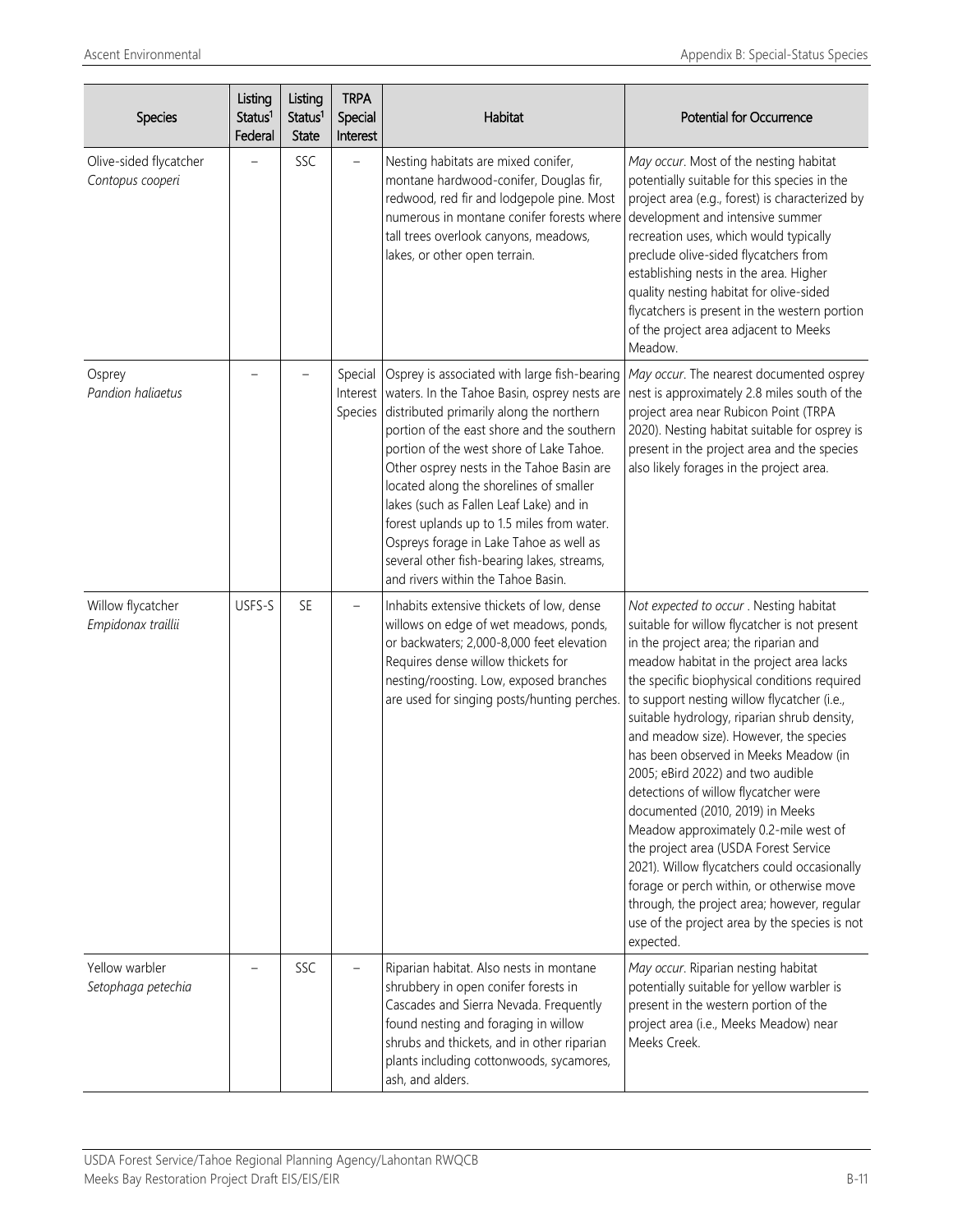| Species                                                     | Listing<br>Status <sup>1</sup><br>Federal | Listing<br>Status <sup>1</sup><br>State | <b>TRPA</b><br>Special<br>Interest | Habitat                                                                                                                                                                                                                                                                                                                                                                                                                                                                                                                                                                                                                                                                                                                                                                                                            | Potential for Occurrence                                                                                                                                                                                                                                                                                                                                                                                                                                                                                                                                                                                                                                                                                                                                                                                                                                                                                                                                                                                            |
|-------------------------------------------------------------|-------------------------------------------|-----------------------------------------|------------------------------------|--------------------------------------------------------------------------------------------------------------------------------------------------------------------------------------------------------------------------------------------------------------------------------------------------------------------------------------------------------------------------------------------------------------------------------------------------------------------------------------------------------------------------------------------------------------------------------------------------------------------------------------------------------------------------------------------------------------------------------------------------------------------------------------------------------------------|---------------------------------------------------------------------------------------------------------------------------------------------------------------------------------------------------------------------------------------------------------------------------------------------------------------------------------------------------------------------------------------------------------------------------------------------------------------------------------------------------------------------------------------------------------------------------------------------------------------------------------------------------------------------------------------------------------------------------------------------------------------------------------------------------------------------------------------------------------------------------------------------------------------------------------------------------------------------------------------------------------------------|
| Yellow-headed blackbird<br>Xanthocephalus<br>xanthocephalus |                                           | SSC                                     | $\qquad \qquad -$                  | Nests in freshwater emergent wetlands with Not expected to occur. Wetland habitat in<br>dense vegetation and deep water. Often<br>along borders of lakes or ponds. Nests only<br>where large insects such as Odonata are<br>abundant, nesting timed with maximum<br>emergence of aquatic insects.                                                                                                                                                                                                                                                                                                                                                                                                                                                                                                                  | the project area does not contain deep<br>water or dense vegetation suitable for<br>nesting yellow-headed blackbirds.                                                                                                                                                                                                                                                                                                                                                                                                                                                                                                                                                                                                                                                                                                                                                                                                                                                                                               |
| Waterfowl                                                   |                                           |                                         | Special<br>Interest<br>Species     | Several waterfowl species occur in the<br>Tahoe Basin during spring and summer<br>months, including Canada goose (Branta<br>canadensis), mallard (Anas platyrhynchos),<br>green-winged teal (Anas crecca), common<br>merganser (Mergus merganser), ruddy duck<br>(Oxyura jamaicensis), northern pintail (Anas<br>acuta), northern shoveler (Anas clypeata),<br>cinnamon teal (Anas cyanoptera), American<br>widgeon (Anas americana), gadwall (Anas<br>strepera), ring-necked duck (Aythya<br>collaris), and others. Most of these species<br>nest along shallow-water margins of<br>streams or lakes, in areas of emergent<br>vegetation or other vegetation that<br>provides concealment. Typically, nests are<br>in marshes or adjacent meadows.                                                                | May occur. The project area does not<br>contain waterfowl habitat as defined by<br>TRPA (TRPA 2020); however, waterfowl<br>species may forage within aquatic habitat<br>in the project area.                                                                                                                                                                                                                                                                                                                                                                                                                                                                                                                                                                                                                                                                                                                                                                                                                        |
| Invertebrates                                               |                                           |                                         |                                    |                                                                                                                                                                                                                                                                                                                                                                                                                                                                                                                                                                                                                                                                                                                                                                                                                    |                                                                                                                                                                                                                                                                                                                                                                                                                                                                                                                                                                                                                                                                                                                                                                                                                                                                                                                                                                                                                     |
| Monarch<br>Danaus plexippus                                 | FC                                        |                                         |                                    | Winter roost sites extend along the coast<br>from northern Mendocino to Baja<br>California, Mexico. Roosts located in wind-<br>protected tree groves (eucalyptus,<br>Monterey pine, cypress), with nectar and<br>water sources nearby. Along migration<br>routes and within summer ranges, monarch<br>butterflies require two suites of plants: (1)<br>host plants for monarch caterpillars, which<br>are primarily milkweeds (Asclepias spp.)<br>within the family Apocynaceae upon which<br>adult monarchs lay eggs; and (2) nectar-<br>producing flowering plants of many other<br>species that provide food for adult<br>butterflies. Having both host and nectar<br>plants available from early spring to late fall<br>and along migration corridors is critical to<br>the survival of migrating pollinators. | May occur. Suitable breeding and migratory<br>habitat for monarch butterfly are<br>widespread across the western U.S., and<br>the project area is within the<br>spring/summer breeding and spring/fall<br>migration ranges. The Western Monarch<br>Milkweed Mapper (WMMM) reports<br>observations of the species north of the<br>project area near Tahoe City and Alpine<br>Meadows as well as east of the project area<br>along the eastern shore of Lake Tahoe<br>(Xerces Society et al. 2022). Breeding<br>monarchs have been documented east of<br>the project area near the East Fork Carson<br>River (Xerces Society et al. 2022). Breeding<br>in the project area has not been<br>documented in WMMM; however, the<br>presence of milkweed in suitable habitats,<br>particularly in meadows and other open-<br>canopy settings, is expected and monarch<br>butterfly breeding could occur in the<br>project aera. The project area is not located<br>within the overwintering range of monarch<br>butterfly. |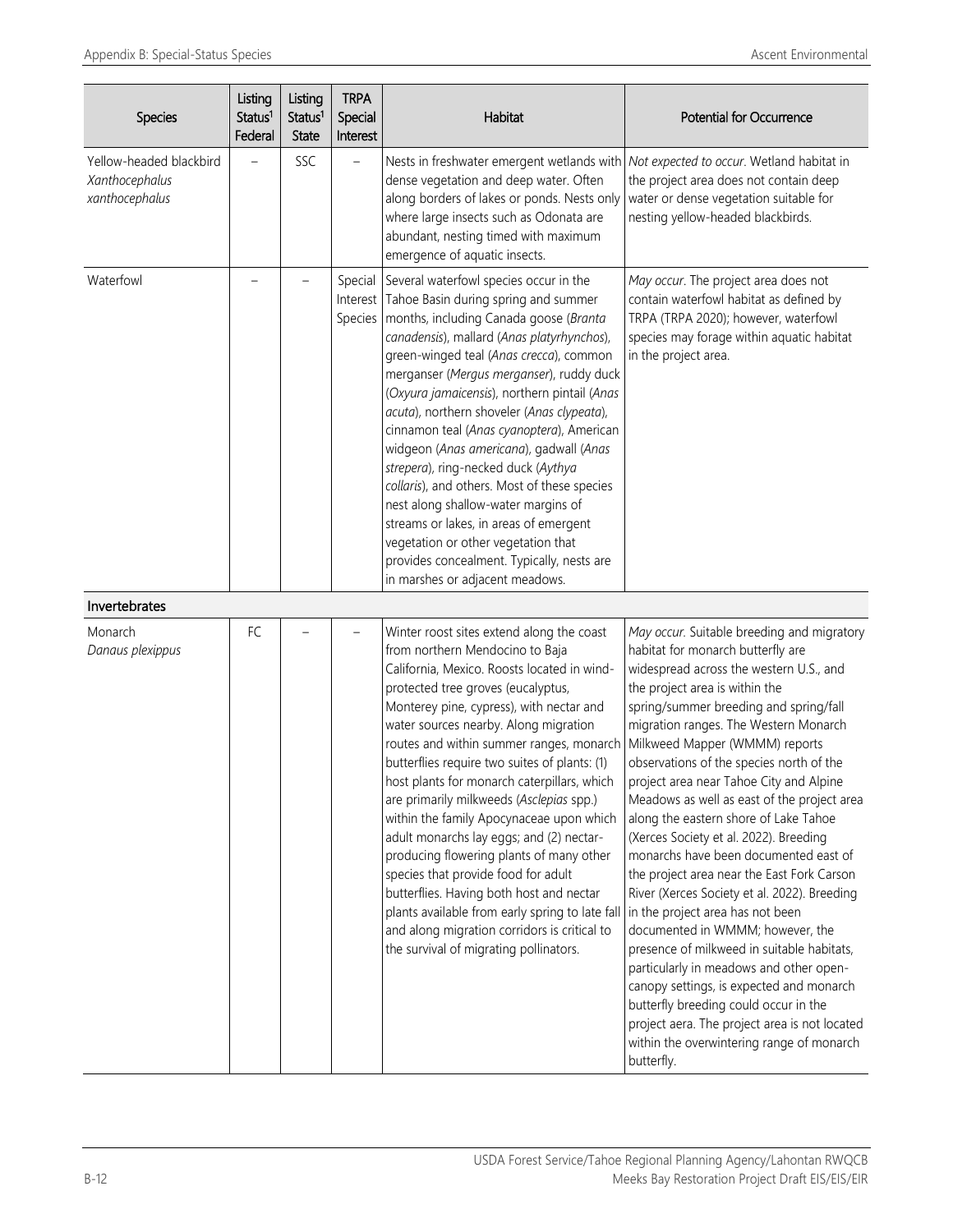| <b>Species</b>                                                                  | Listing<br>Status <sup>1</sup><br>Federal | Listing<br>Status <sup>1</sup><br><b>State</b> | <b>TRPA</b><br>Special<br>Interest | Habitat                                                                                                                                                                                                                                                                                                                                                                                                | <b>Potential for Occurrence</b>                                                                                                                                                                                                                                                                                                                                                                                                                                                                                                                                                                                                                                                                                                                                                                                           |
|---------------------------------------------------------------------------------|-------------------------------------------|------------------------------------------------|------------------------------------|--------------------------------------------------------------------------------------------------------------------------------------------------------------------------------------------------------------------------------------------------------------------------------------------------------------------------------------------------------------------------------------------------------|---------------------------------------------------------------------------------------------------------------------------------------------------------------------------------------------------------------------------------------------------------------------------------------------------------------------------------------------------------------------------------------------------------------------------------------------------------------------------------------------------------------------------------------------------------------------------------------------------------------------------------------------------------------------------------------------------------------------------------------------------------------------------------------------------------------------------|
| Western bumble bee<br>Bombus occidentalis                                       | USFS-S                                    |                                                | $\overline{\phantom{0}}$           | Bumble bees have three basic habitat<br>requirements: suitable nesting sites for the<br>colonies, availability of nectar and pollen<br>from floral resources throughout the<br>duration of the colony period (spring,<br>summer, and fall), and suitable<br>overwintering sites for the queens. Western<br>bumble bee is currently largely restricted to<br>high elevation areas in the Sierra Nevada. | May occur. There have been no<br>documented occurrences of western<br>bumble bee in the project area, and only<br>one known collection of the species in the<br>Tahoe Basin since 2000 (CNDDB 2021).<br>However, foraging habitat (i.e., nectar and<br>pollen resources) and nesting habitat (e.g.,<br>rodent burrows) are likely present in the<br>project area.                                                                                                                                                                                                                                                                                                                                                                                                                                                         |
| Mammals                                                                         |                                           |                                                |                                    |                                                                                                                                                                                                                                                                                                                                                                                                        |                                                                                                                                                                                                                                                                                                                                                                                                                                                                                                                                                                                                                                                                                                                                                                                                                           |
| American badger<br>Taxidea taxus                                                |                                           | SSC                                            | $\overline{\phantom{0}}$           | Most abundant in drier open stages of<br>most shrub, forest, and herbaceous<br>habitats, with friable soils. Needs sufficient<br>food, friable soils and open, uncultivated<br>ground. Preys on burrowing rodents. Digs<br>burrows.                                                                                                                                                                    | May occur. An American badger was<br>detected on Meeks Meadow Road in 2003<br>by a LTBMU wildlife biologist (USFW, pers.<br>comm., 2021). The next nearest known<br>occurrence of American badger was<br>documented recently (October 2021) in<br>South Lake Tahoe, approximately 11 miles<br>southeast of the project area. Another<br>badger record is located approximately 15<br>miles south of the project area near Echo<br>Lake (CNDDB 2021). Habitat in the project<br>area potentially suitable for American<br>badgers (i.e., forest, Meeks meadow) is<br>characterized by development and<br>intensive summer recreation uses, which<br>would typically preclude badgers from<br>establishing dens in the area. However, it is<br>possible that a badger could den in less<br>disturbed areas of Meeks Meadow. |
| California wolverine<br>Gulo                                                    | USFS-S                                    | ST<br>FP                                       |                                    | Found in the north coast mountains and<br>the Sierra Nevada. Found in a wide variety<br>of high elevation habitats. Needs water<br>source. Uses caves, logs, burrows for cover<br>and den area. Hunts in more open areas.<br>Can travel long distances.                                                                                                                                                | Not expected to occur. While the project<br>area is located within the historic range of<br>California wolverine, the only recently<br>confirmed wolverine in California occurs in<br>Tahoe National Forest (CNDDB 2021). The<br>location of this known wolverine is a<br>considerable distance from the project area<br>(approximately 28 miles northwest), and<br>this species is therefore not expected to<br>occur in the project area.                                                                                                                                                                                                                                                                                                                                                                               |
| Fisher - West Coast<br>Distinct Population<br>Segment (DPS)<br>Pekania pennanti |                                           | SSC                                            |                                    | Intermediate to large-tree stages of<br>coniferous forests and deciduous-riparian<br>areas with high percent canopy closure.<br>Uses cavities, snags, logs and rocky areas<br>for cover and denning. Needs large areas<br>of mature, dense forest.                                                                                                                                                     | Not expected to occur. Fisher is considered<br>to be extirpated from most of the northern<br>and central Sierra Nevada (Zielinski et al.<br>1995; Sweitzer et al. 2015) and has not been<br>detected within or in the vicinity of the<br>project since the 1980s (CNDDB 2021).                                                                                                                                                                                                                                                                                                                                                                                                                                                                                                                                            |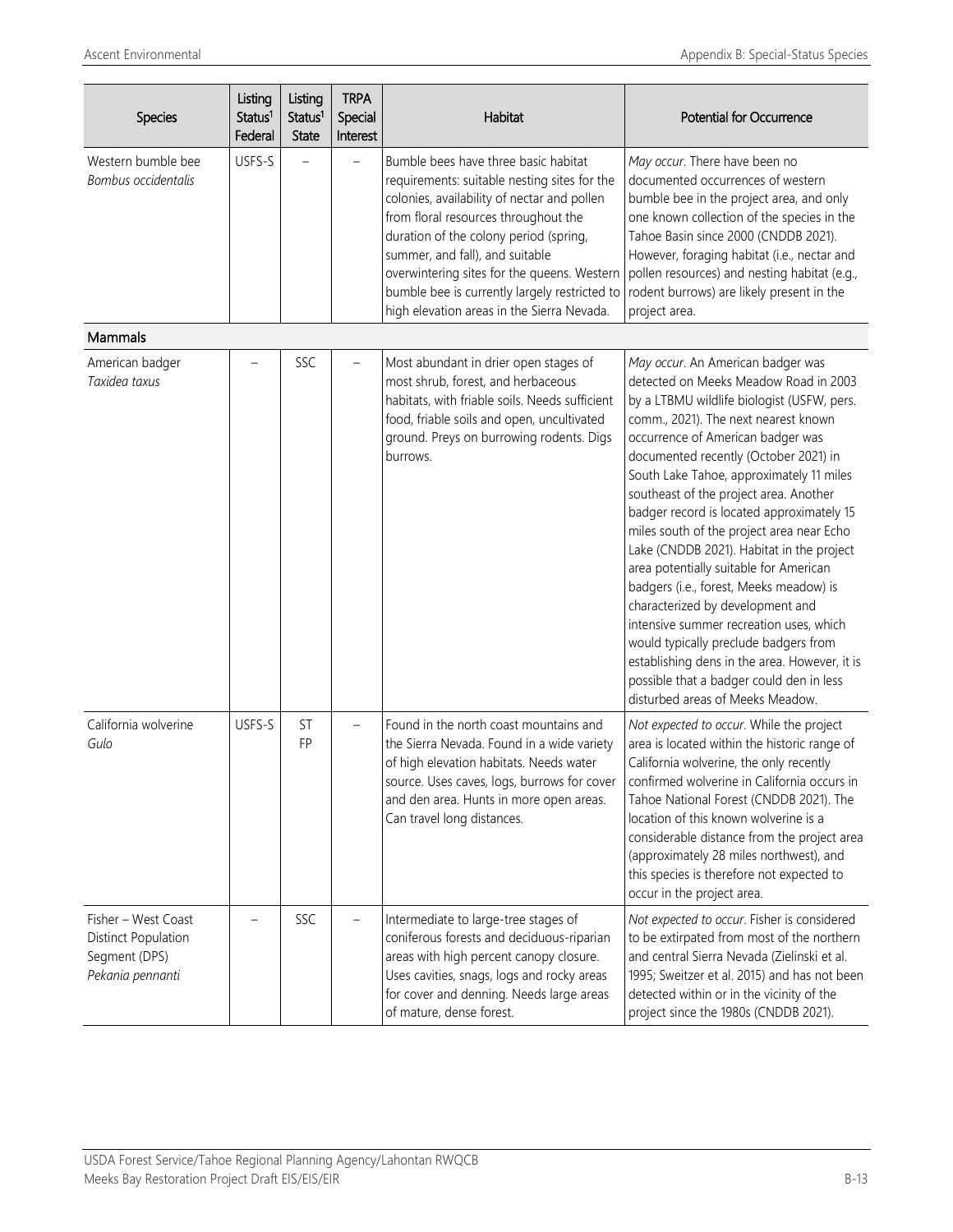| <b>Species</b>                                                          | Listing<br>Status <sup>1</sup><br>Federal | Listing<br>Status <sup>1</sup><br>State | <b>TRPA</b><br>Special<br>Interest | Habitat                                                                                                                                                                                                                                                                                                                                                                                                                                                                                                                | Potential for Occurrence                                                                                                                                                                                                                                                                                                                                                                                                                                                                                                                                                                                                                                                                                                                                                                    |
|-------------------------------------------------------------------------|-------------------------------------------|-----------------------------------------|------------------------------------|------------------------------------------------------------------------------------------------------------------------------------------------------------------------------------------------------------------------------------------------------------------------------------------------------------------------------------------------------------------------------------------------------------------------------------------------------------------------------------------------------------------------|---------------------------------------------------------------------------------------------------------------------------------------------------------------------------------------------------------------------------------------------------------------------------------------------------------------------------------------------------------------------------------------------------------------------------------------------------------------------------------------------------------------------------------------------------------------------------------------------------------------------------------------------------------------------------------------------------------------------------------------------------------------------------------------------|
| Sierra Nevada red fox -<br>Sierra Nevada DPS<br>(Vulpes vulpes necator) | FE                                        | <b>ST</b>                               | $\overline{a}$                     | Suitable habitat for Sierra Nevada red fox<br>includes high-elevation alpine and<br>subalpine habitats, including meadows,<br>forest (e.g., subalpine conifer, lodgepole<br>pine, red fir, aspen, mixed conifer,<br>ponderosa pine), montane chaparral, talus,<br>and fell fields. Sierra Nevada red fox<br>typically moves from high elevation areas<br>to lower elevation areas during the winter.<br>Dens are typically found in rock outcrops,<br>hollow logs and stumps, and burrows<br>(USFWS 2015, 2020, 2021). | Not expected to occur. The historic range of<br>Sierra Nevada red fox included the Lake<br>Tahoe region. However, the current range<br>of the species has contracted significantly<br>from its historic range and no longer<br>includes the Lake Tahoe region; the only<br>extant population of this DPS within its<br>historic or current range is located south of<br>the Tahoe region near Sonora Pass, Mono<br>County (USFWS 2020, 2021). Accordingly,<br>the species is not known or considered to<br>presently occur in or adjacent to the Lake<br>Tahoe region, including the project area.<br>Additionally, where the species occurs,<br>Sierra Nevada red fox typically uses high-<br>elevation alpine and subalpine habitats<br>above the elevation range of the project<br>area. |
| Fringed myotis<br>Myotis thysanodes                                     | USFS-S                                    |                                         |                                    | In a wide variety of habitats, optimal<br>habitats are pinyon-juniper, valley foothill<br>hardwood and hardwood-conifer. Uses<br>caves, mines, buildings or crevices for<br>maternity colonies and roosts.                                                                                                                                                                                                                                                                                                             | May occur. Fringed myotis has been<br>detected in Meeks Meadow, approximately<br>0.1-mile west-northwest of the project area<br>(LBTMU 2021). The Meeks Meadow portion<br>of the project area contains some large<br>snags and trees that may provide suitable<br>roost habitat for fringed myotis. The bridge<br>over Meeks Creek does not have features<br>that would support critical roosting for<br>bats. Facilities buildings in the project area<br>east of SR 89 may provide additional<br>potential roost habitat.                                                                                                                                                                                                                                                                 |
| Mule deer<br>Odocoileus hemionus                                        |                                           |                                         | Special                            | Common to abundant with a widespread<br>Interest distribution throughout most of California.<br>Species Occur along major river corridors, in<br>scattered desert mountain areas, and<br>intermediate successional stages of most<br>forest, woodland, and brush habitats.                                                                                                                                                                                                                                             | Not expected to occur (fawning or core<br>migration). Mule deer is designated by<br>TRPA as a special interest species. While<br>mule deer may forage or move through the<br>project area, the project area does not<br>contain deer fawning habitat as defined by<br>TRPA (TRPA 2022; Figure 3.4-3); and the<br>project area is not positioned within an<br>important deer migration route.                                                                                                                                                                                                                                                                                                                                                                                                |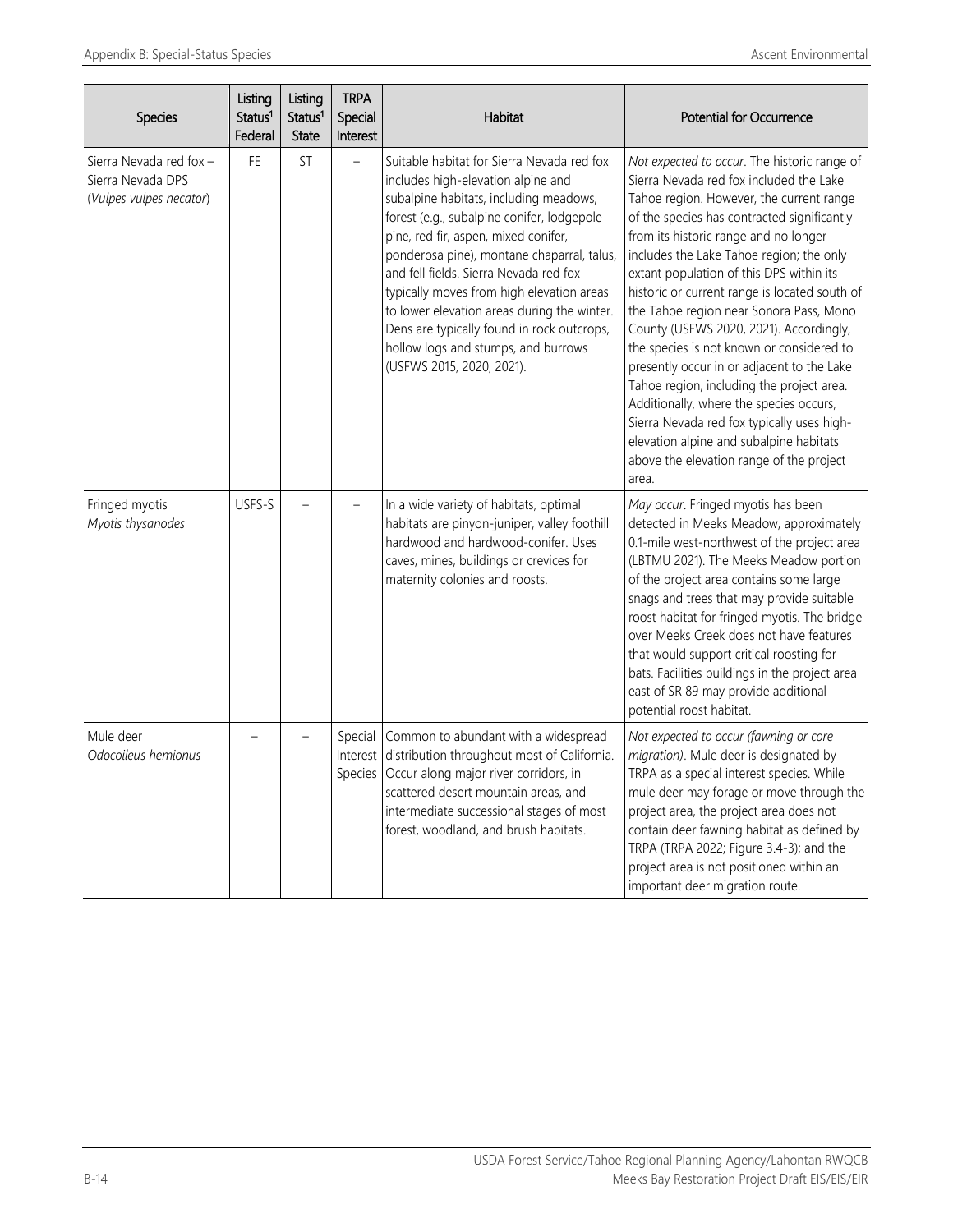| Species                            | Listing<br>Status <sup>1</sup><br>Federal | Listing<br>Status <sup>1</sup><br><b>State</b> | <b>TRPA</b><br>Special<br>Interest | Habitat                                                                                                                                                                                                                                              | Potential for Occurrence                                                                                                                                                                                                                                                                                                                                                                                                                                                                                                                                                                                                                                                                                                                                                                                                                                               |
|------------------------------------|-------------------------------------------|------------------------------------------------|------------------------------------|------------------------------------------------------------------------------------------------------------------------------------------------------------------------------------------------------------------------------------------------------|------------------------------------------------------------------------------------------------------------------------------------------------------------------------------------------------------------------------------------------------------------------------------------------------------------------------------------------------------------------------------------------------------------------------------------------------------------------------------------------------------------------------------------------------------------------------------------------------------------------------------------------------------------------------------------------------------------------------------------------------------------------------------------------------------------------------------------------------------------------------|
| Pallid bat<br>Antrozous pallidus   | USFS-S                                    | SSC                                            | $\overline{\phantom{0}}$           | Deserts, grasslands, shrublands, woodlands<br>and forests. Most common in open, dry<br>habitats with rocky areas for roosting.<br>Roosts must protect bats from high<br>temperatures. Very sensitive to disturbance<br>of roosting sites.            | May occur. Though not considered<br>abundant in the region, pallid bat has been<br>detected increasingly on the LTBMU. In<br>2019, pallid bat was detected in Meeks<br>Meadow during acoustic surveys along the<br>north boundary of the project area (USDA<br>Forest Service 2021). The Meeks Meadow<br>portion of the project area contains some<br>large snags and trees that may provide<br>roost habitat suitable for pallid bat. The<br>bridge over Meeks Creek does not have<br>features that would support critical roosting<br>for bats. Facilities buildings in the project<br>area east of SR 89 may provide additional<br>potential roost habitat.                                                                                                                                                                                                         |
| Ringtail<br>Bassariscus astutus    |                                           | FP                                             |                                    | Riparian habitats, forest habitats, and shrub<br>habitats in lower to middle elevations.                                                                                                                                                             | May occur. The project area contains<br>riparian and forest habitat potentially<br>suitable for ringtail. The Meeks Meadow<br>portion of the project area contains some<br>large snags and trees that may provide den<br>habitat suitable for ringtail. Ringtail in the<br>Tahoe Basin is considered extremely rare,<br>and occurrences are not well-known. The<br>only documented occurrence is from the<br>Glenbrook area, detected by Forest Service<br>biologists during carnivore track-plate<br>surveys conducted for the Multi-Species<br>Inventory and Monitoring Program in<br>2002-2005 (USDA Forest Service 2007).                                                                                                                                                                                                                                          |
| Pacific marten<br>(Martes caurina) | USFS-S                                    |                                                |                                    | Mixed evergreen forests with more than 40<br>percent crown closure along Sierra Nevada<br>and Cascade mountains. Needs variety of<br>different-aged stands, particularly old-<br>growth conifers and snags which provide<br>cavities for dens/nests. | Not expected to occur. Martens are known<br>to occur in the vicinity of the project area<br>(CNDDB 2021); however, denning habitat<br>suitable for this species is not present in the<br>project area due to development, intensive<br>summer recreation uses, and marginal<br>forest structure. Marten could occasionally<br>move through portions of the project area,<br>particularly in Meeks Meadow west of SR<br>89. However, regular marten use of the<br>core project area east of SR 89 is not<br>expected due to development and<br>intensive human uses discussed previously.<br>Additionally, the SR 89 corridor and fencing<br>around much of the resort/campground<br>west perimeter are likely functional barriers<br>to significant movements and may isolate<br>the property from larger blocks of habitat<br>suitable for the species west of SR 89. |